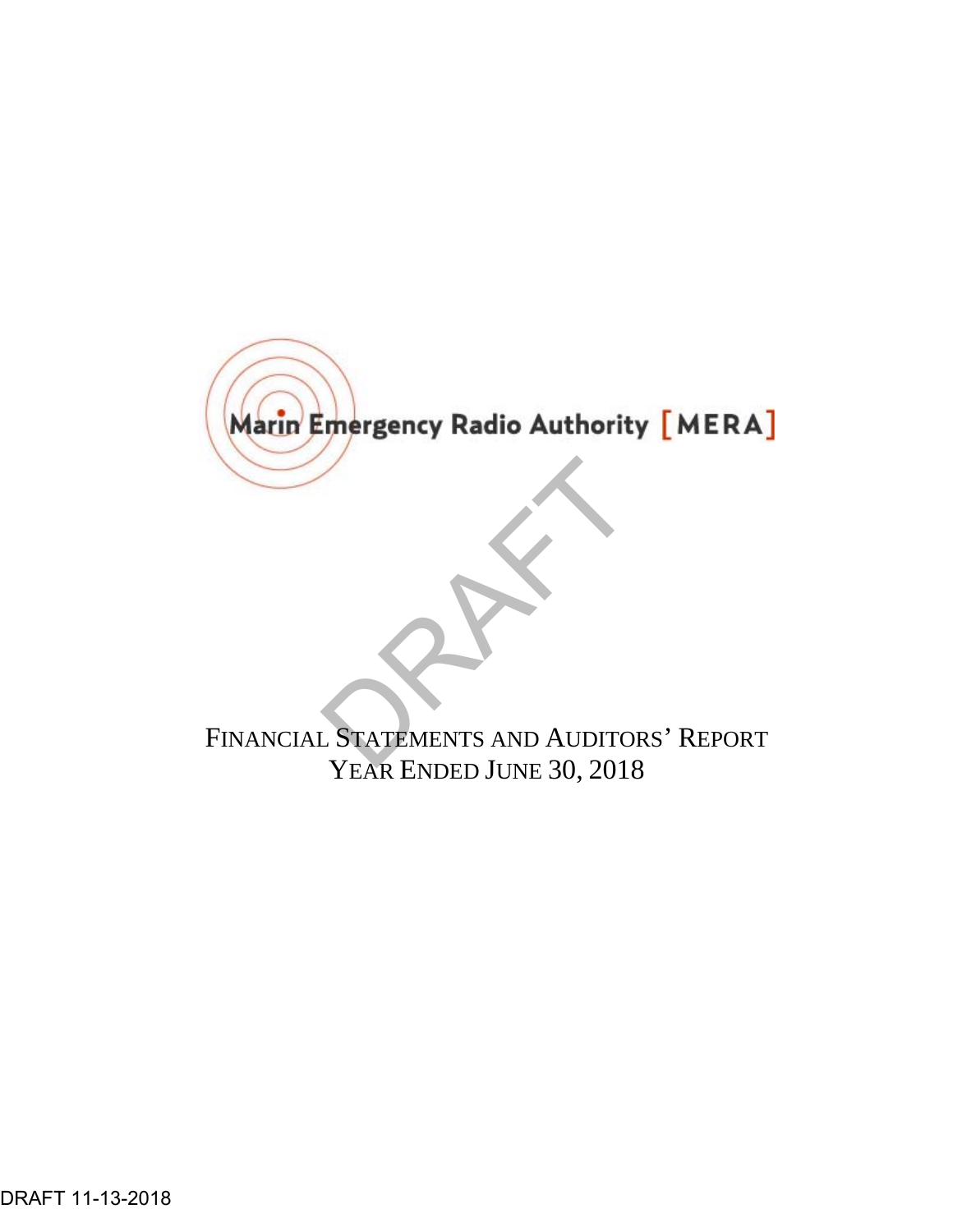# TABLE OF CONTENTS

| <b>Independent Auditors' Report</b>                                       | $\mathbf{1}$ |
|---------------------------------------------------------------------------|--------------|
| Management's Discussion and Analysis                                      | 3            |
| <b>Financial Statements:</b>                                              |              |
| <b>Statement of Net Position</b>                                          | $\tau$       |
| Statement of Revenues, Expenses and Changes in Net Position               | 8            |
| <b>Statement of Cash Flows</b>                                            | 9            |
| Notes to the Financial Statements                                         | 11           |
| Supplemental Information:                                                 |              |
| Budgetary Comparison Schedule – Operating Fund                            | 25           |
| Budgetary Comparison Schedule - New Project Financing 2007 Bank Note Fund | 26           |
| Budgetary Comparison Schedule - 2010 Refunding Revenue Bonds Fund         | 27           |
| Budgetary Comparison Schedule - Replacement Fund                          | 28           |
| Budgetary Comparison Schedule - Emergency Fund                            | 29           |
| Budgetary Comparison Schedule - Next Generation System Project Fund       | 30           |
| Budgetary Comparison Schedule - 2016 Bonds                                | 31           |
| Notes to Supplemental Information                                         | 32           |
| Schedule of Member Operating and Service Payments                         | 33           |
| Schedule of Future Debt Service Requirements                              | 34           |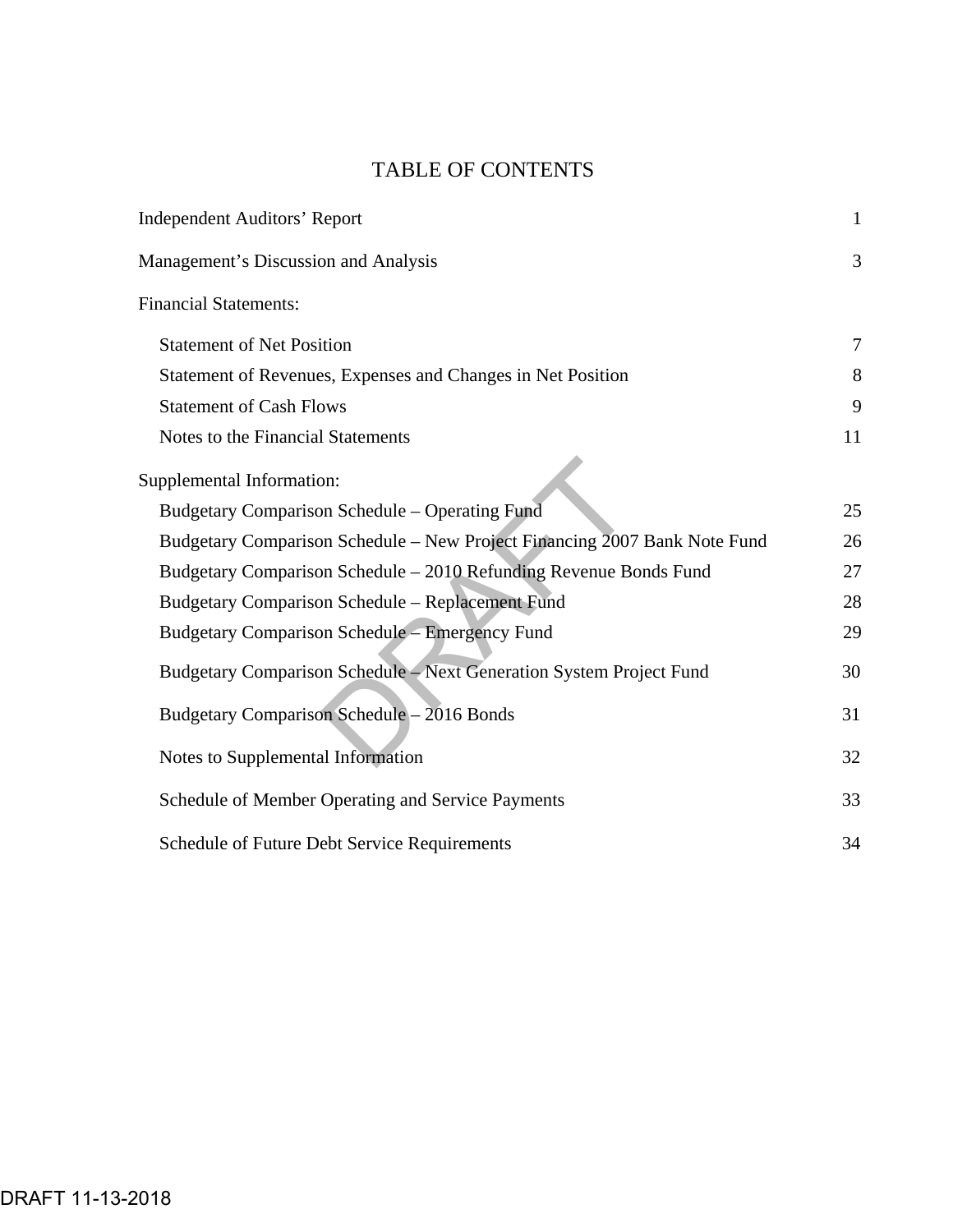# **INDEPENDENT AUDITORS' REPORT**

# To the Governing Board Members and Alternates of Marin Emergency Radio Authority

We have audited the accompanying financial statements of the Marin Emergency Radio Authority (the Authority) as of and for the year ended June 30, 2018, which collectively comprise the Authority's basic financial statements as listed in the table of contents.

#### **Management's Responsibility for the Financial Statements**

Management is responsible for the preparation and fair presentation of these financial statements in accordance with accounting principles generally accepted in the United States of America; this includes the design, implementation, and maintenance of internal control relevant to the preparation and fair presentation of financial statements that are free from material misstatement, whether due to fraud or error. unting principles generally accepted in the U<br>mplementation, and maintenance of inter-<br>sentation of financial statements that are free<br>error.<br>**ty**<br>express opinions on these financial statem<br>ccordance with auditing standard

#### **Auditor's Responsibility**

Our responsibility is to express opinions on these financial statements based on our audit. We conducted our audit in accordance with auditing standards generally accepted in the United States of America. Those standards require that we plan and perform the audit to obtain reasonable assurance about whether the financial statements are free from material misstatement.

An audit involves performing procedures to obtain audit evidence about the amounts and disclosures in the financial statements. The procedures selected depend on the auditor's judgment, including the assessment of the risks of material misstatement of the financial statements, whether due to fraud or error. In making those risk assessments, the auditor considers internal control relevant to the entity's preparation and fair presentation of the financial statements in order to design audit procedures that are appropriate in the circumstances, but not for the purpose of expressing an opinion on the effectiveness of the entity's internal control. Accordingly, we express no such opinion. An audit also includes evaluating the appropriateness of accounting policies used and the reasonableness of significant accounting estimates made by management, as well as evaluating the overall presentation of the financial statements.

We believe that the audit evidence we have obtained is sufficient and appropriate to provide a basis for our audit opinions.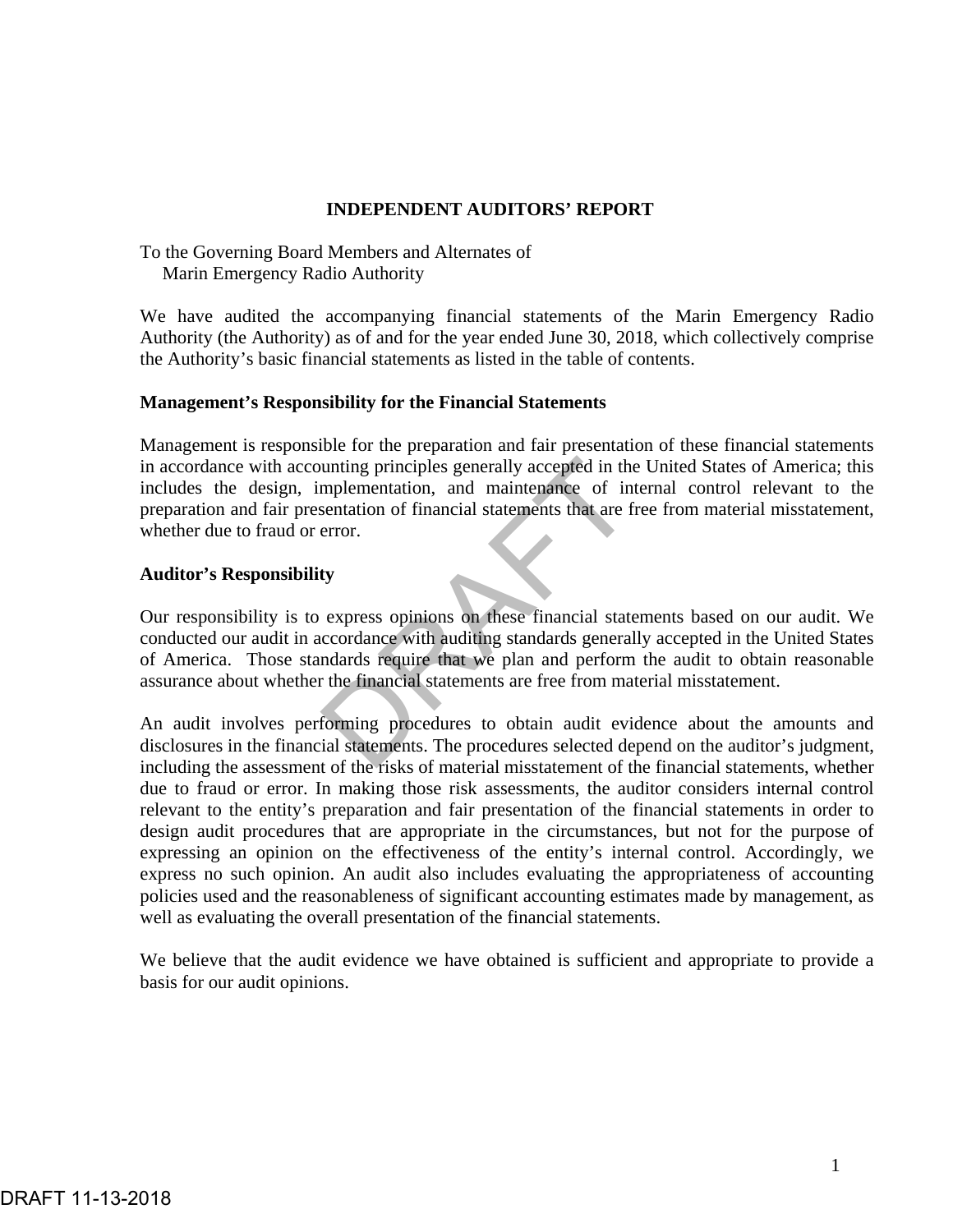# **Opinion**

In our opinion, the financial statements referred to above present fairly, in all material respects, the respective financial position of the Authority as of June 30, 2018, and the respective changes in financial position for the year then ended in accordance with accounting principles generally accepted in the United States of America.

# **Other Matters**

#### *Required Supplementary Information*

Accounting principles generally accepted in the United States of America require that the management's discussion, as listed in the table of contents, be presented to supplement the basic financial statements. Such information, although not a part of the basic financial statements, is required by the Governmental Accounting Standards Board, who considers it to be an essential part of financial reporting for placing the basic financial statements in an appropriate operational, economic, or historical context. We have applied certain limited procedures to the required supplementary information in accordance with auditing standards generally accepted in the United States of America, which consisted of inquiries of management about the methods of preparing the information and comparing the information for consistency with management's responses to our inquiries, the basic financial statements, and other knowledge we obtained during our audit of the basic financial statements. We do not express an opinion or provide any assurance on the information because the limited procedures do not provide us with sufficient evidence to express an opinion or provide any assurance. context. We have applied certain limited<br>tion in accordance with auditing standard<br>ca, which consisted of inquiries of managon<br>on and comparing the information for con<br>ries, the basic financial statements, and ot<br>basic fin

#### *Other Information*

Our audit was conducted for the purpose of forming opinions on the financial statements that collectively comprise the Authority's basic financial statements. The budgetary comparison schedules, schedule of member operating and service payments, and schedule of future debt service requirements are presented for purposes of additional analysis and are not a required part of the basic financial statements.

The budgetary comparison schedules, schedule of member operating and service payments, and schedule of future debt service requirements (the Schedules) are the responsibility of management and were derived from and relate directly to the underlying accounting and other records used to prepare the basic financial statements. The Schedules have not been subjected to the auditing procedures applied in the audit of the basic financial statements and, accordingly, we do not express an opinion or provide any assurance on them.

Maher Accountancy November X, 2018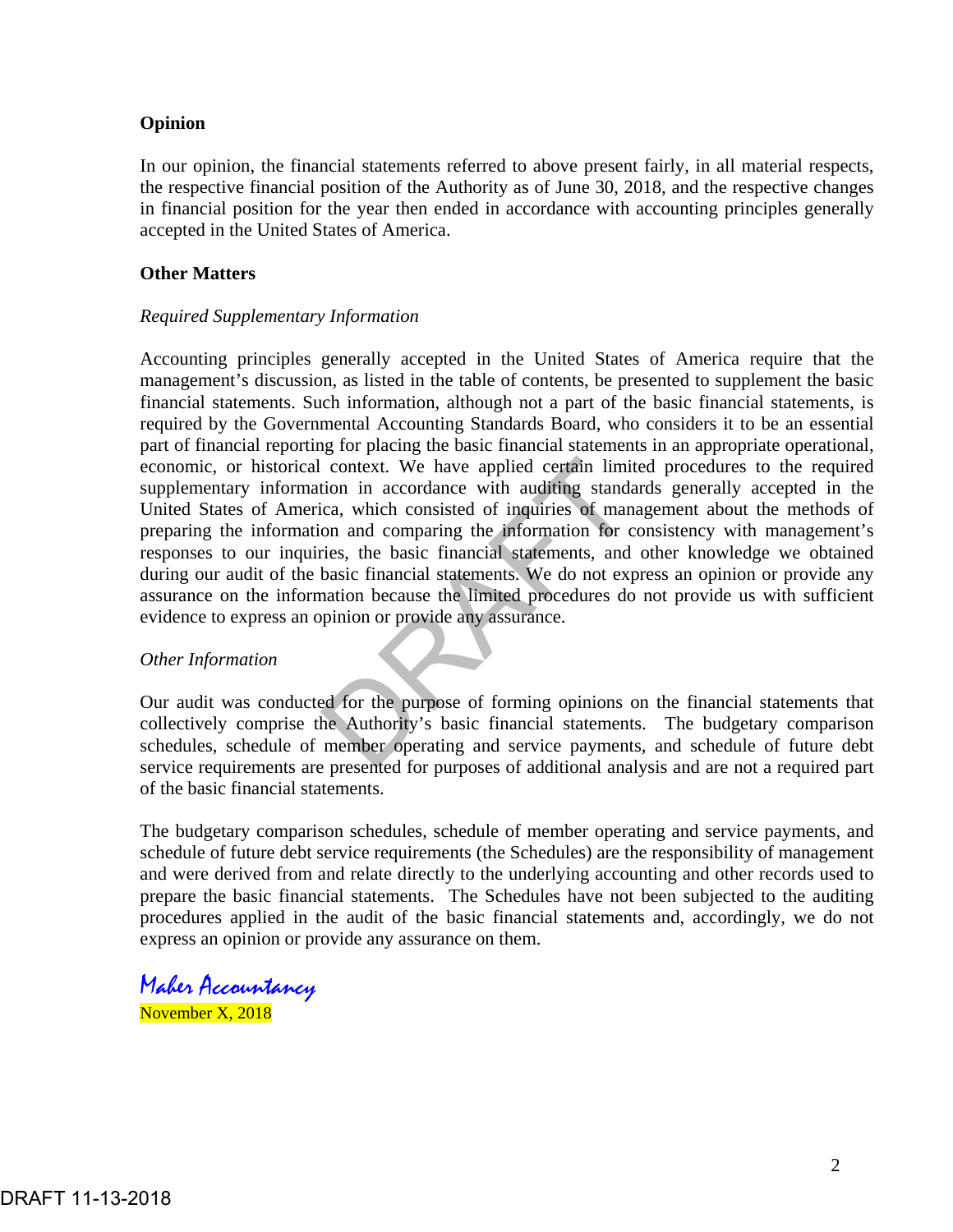# **MANAGEMENT'S DISCUSSION AND ANALYSIS**

The Management's Discussion and Analysis provides an overview of the Marin Emergency Radio Authority (MERA) financial activities for the fiscal year ended June 30, 2018. Please read it along with the Authority's financial statements, which begin on page 8.

# **FINANCIAL HIGHLIGHTS**

The Authority's net position increased by \$4,771,000 during the year. Total revenues increased by \$99,000 and total operating expenses decreased by \$1,996,000 (see Note 12 to the financial statements) and non-operating expenses decreased by \$116,000 as compared to fiscal year 2016- 17.

Budgetary comparison schedules are included in the supplemental information section. Below is a summary of variances when comparing actual activity with budgeted activity:

|                                      | <b>Revenue</b><br>Actual<br>Over (Under)<br><b>Budget</b> | <b>Expenses</b><br><b>Actual</b><br>(Over) Under<br><b>Budget</b> |  |
|--------------------------------------|-----------------------------------------------------------|-------------------------------------------------------------------|--|
| Operating Fund (70030)               | \$<br>12,868                                              | \$254,840                                                         |  |
| New Project Financing Fund (70032)   | \$<br>755                                                 | \$                                                                |  |
| Refunding Revenue Bonds Fund (70035) | \$<br>31,590                                              | \$<br>29,287                                                      |  |
| Replacement Fund (70036)             | \$<br>(18, 633)                                           | \$<br>(2,759)                                                     |  |
| Emergency Fund (70037)               | ∗                                                         | \$                                                                |  |
| Next Gen Project Fund (70038)        | 808,894<br>\$.                                            | \$<br>53,257                                                      |  |
| 2016 Bonds (70039)                   | \$(71,737)                                                | \$(708,118)                                                       |  |
| * Budget not prepared                |                                                           |                                                                   |  |

# **OVERVIEW OF THE FINANCIAL STATEMENTS**

This discussion and analysis is intended to serve as an introduction to MERA's basic financial statements. MERA's basic financial statements comprise two components: (1) government-wide financial statements and (2) notes to the financial statements. This report also contains other supplementary information in addition to the basic financial statements.

The Statement of Net Position presents information on all of MERA's assets, deferred outflows of resources, and liabilities, with the difference between assets, deferred outflows of resources, and liabilities reported as net position. Over time, increases or decreases in net position may serve as a useful indicator of whether the financial position of MERA is improving or deteriorating.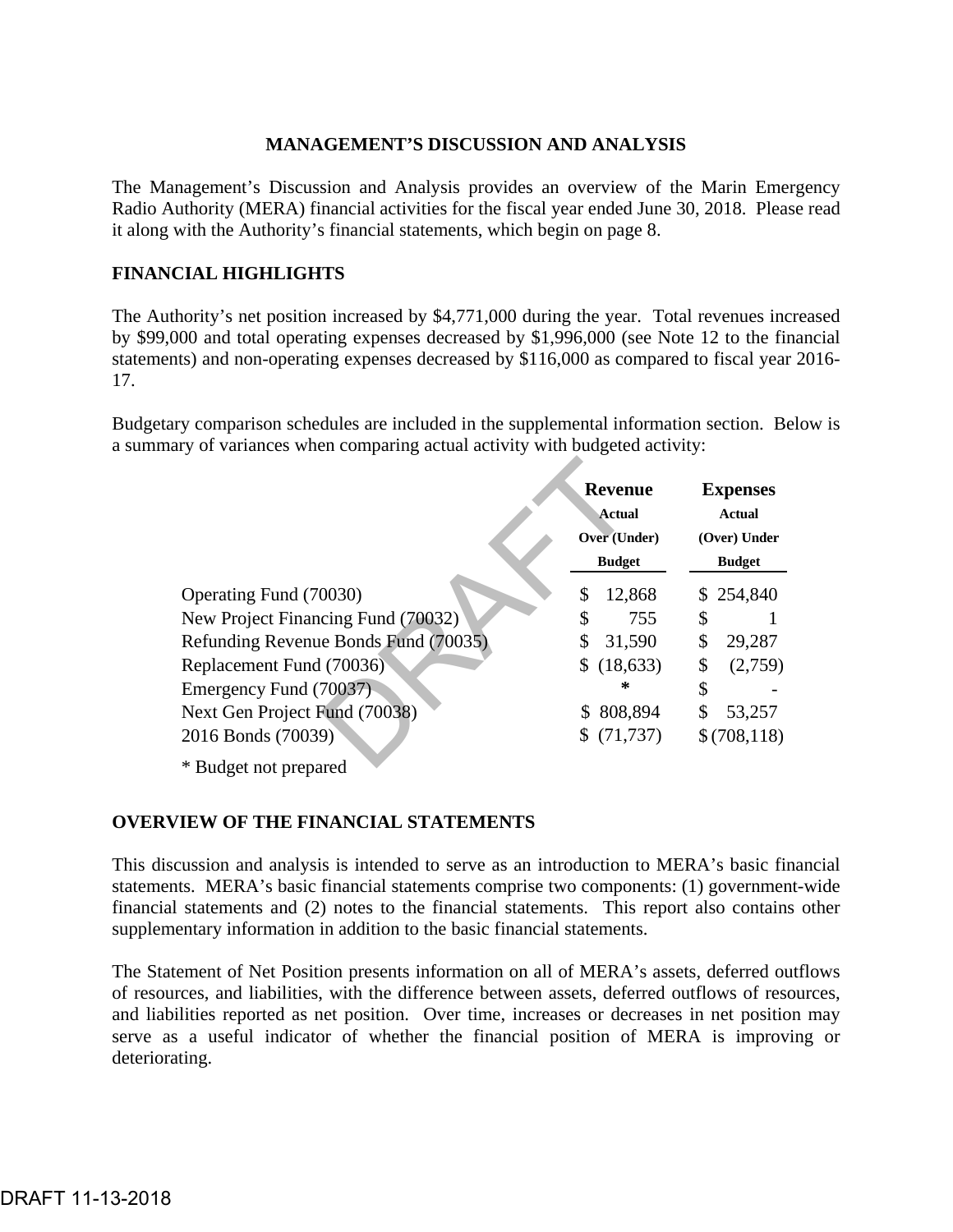The Statement of Revenues, Expenses and Changes in Net Position presents information showing how MERA's net position changed during the fiscal year. All changes in net position are many are recognized at the date the underlying event that gives rise to the change occurs, regardless of the timing of the related cash flows.

The Statement of Cash Flows presents information about MERA's cash receipts, cash payments and net changes in cash resulting from operations, investing, and financing activities. This statement shows the sources and uses of cash, as well as the change in the cash balances during the fiscal years.

Management of MERA is a single-purpose entity that has elected to account for its activity as a proprietary fund type under governmental accounting standards. Accordingly, MERA presents only government-wide financial statements.

Changes in MERA's net position follows:

|                                                    | 2018            | 2017        | <b>Increase</b><br>(decrease) |
|----------------------------------------------------|-----------------|-------------|-------------------------------|
| Current assets                                     | 4,786,075<br>\$ | \$2,830,699 | 1,955,376<br>\$               |
| Noncurrent assets                                  | 46,799,864      | 46,112,519  | 687,345                       |
| <b>Total assets</b>                                | 51,585,939      | 48,943,218  | 2,642,721                     |
| Deferred outflows of resources                     | 12,292          | 20,523      | (8,231)                       |
| Total assets and deferred<br>outflows of resources | 51,598,231      | 48,963,741  | 2,634,490                     |
| <b>Current liabilities</b>                         | 3,050,027       | 3,064,827   | (14,800)                      |
| Noncurrent liabilities                             | 39,901,483      | 42,023,154  | (2, 121, 671)                 |
| <b>Total liabilities</b>                           | 42,951,510      | 45,087,981  | (2, 136, 471)                 |
| Net position:                                      |                 |             |                               |
| Net investment in capital assets                   |                 |             |                               |
| <b>Restricted for Next Gen System Project</b>      | 9,148,478       | 6,702,136   | 2,446,342                     |
| Unrestricted (deficit)                             | (501, 757)      | (2,826,376) | 2,324,619                     |
| Total net position                                 | 8,646,721       | 3,875,760   | 4,770,961<br>\$               |

The largest component of current assets consists of cash held in the County of Marin pooled investment fund which decreased as a result of planned expenditures for capital improvements.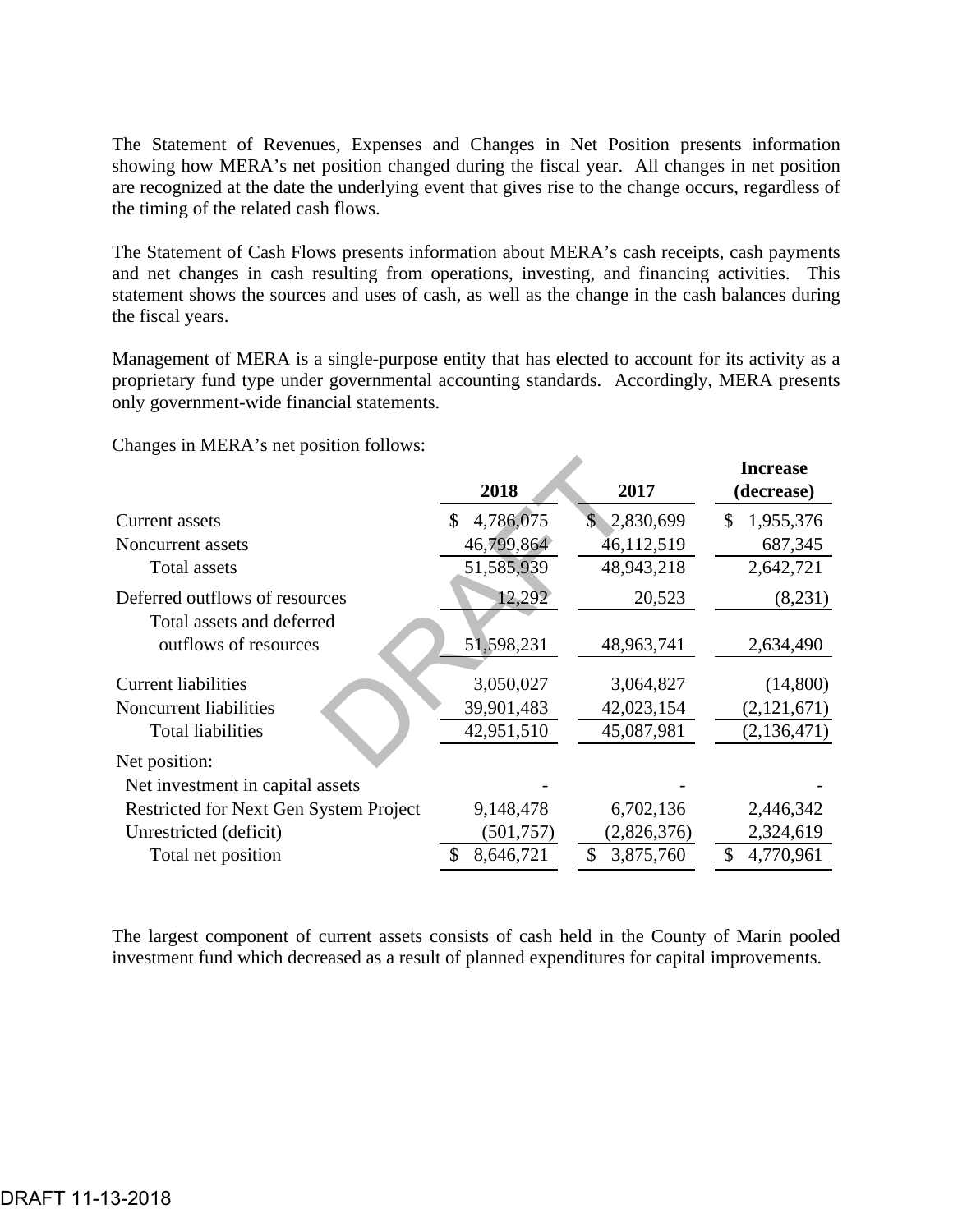Even though capital expenditures of \$972,000 exceeded annual depreciation of \$708,000 by a modest amount, noncurrent assets still increased as a result in a change in the useful life of the radio system as described in Note 12 to the financial statements. Recent information about the scheduled completion of the new system indicates that the current system will be required until June 2022. Accordingly, the annual depreciation expense has been recalculated

Noncurrent liabilities decreased as a result of the scheduled debt payments of the 2010 revenue bonds and Citizen's Bank promissory note.

Changes in MERA's revenues and expenses were as follows:

|                                                                                            |                           |                 | <b>Increase</b> |
|--------------------------------------------------------------------------------------------|---------------------------|-----------------|-----------------|
|                                                                                            | 2018                      | 2017            | (decrease)      |
| <b>Revenues:</b>                                                                           |                           |                 |                 |
| Operating revenues                                                                         |                           |                 |                 |
| Member operating payments                                                                  | 1,923,710<br>$\mathbb{S}$ | 1,888,142<br>\$ | \$<br>35,568    |
| Nonoperating revenues                                                                      |                           |                 |                 |
| Member service payments                                                                    | 2,348,200                 | 2,349,625       | (1, 425)        |
| Parcel taxes                                                                               | 3,578,796                 | 3,583,476       | (4,680)         |
| Investment income                                                                          | 506,888                   | 436,925         | 69,963          |
| Total revenues                                                                             | 8,357,594                 | 8,258,168       | 99,426          |
| <b>Expenses:</b>                                                                           |                           |                 |                 |
| Operating expenses                                                                         | 2,618,147                 | 4,613,675       | (1,995,528)     |
| Non-operating expenses                                                                     |                           |                 |                 |
| Interest expense                                                                           | 968,486                   | 1,084,252       | (115,766)       |
| Total expenses                                                                             | 3,586,633                 | 5,697,927       | (2, 111, 294)   |
| Increase (decrease) in net position                                                        | 4,770,961                 | 2,560,241       | \$2,210,720     |
|                                                                                            |                           |                 |                 |
| Member operating payments increased from 2016-17 in accordance with the authorized budget. |                           |                 |                 |

Member operating payments increased from 2016-17 in accordance with the authorized budget.

Higher market interest rates accounted for most of the increase in investment income.

Interest expense decreases each year as a result the declining amount of principal outstanding.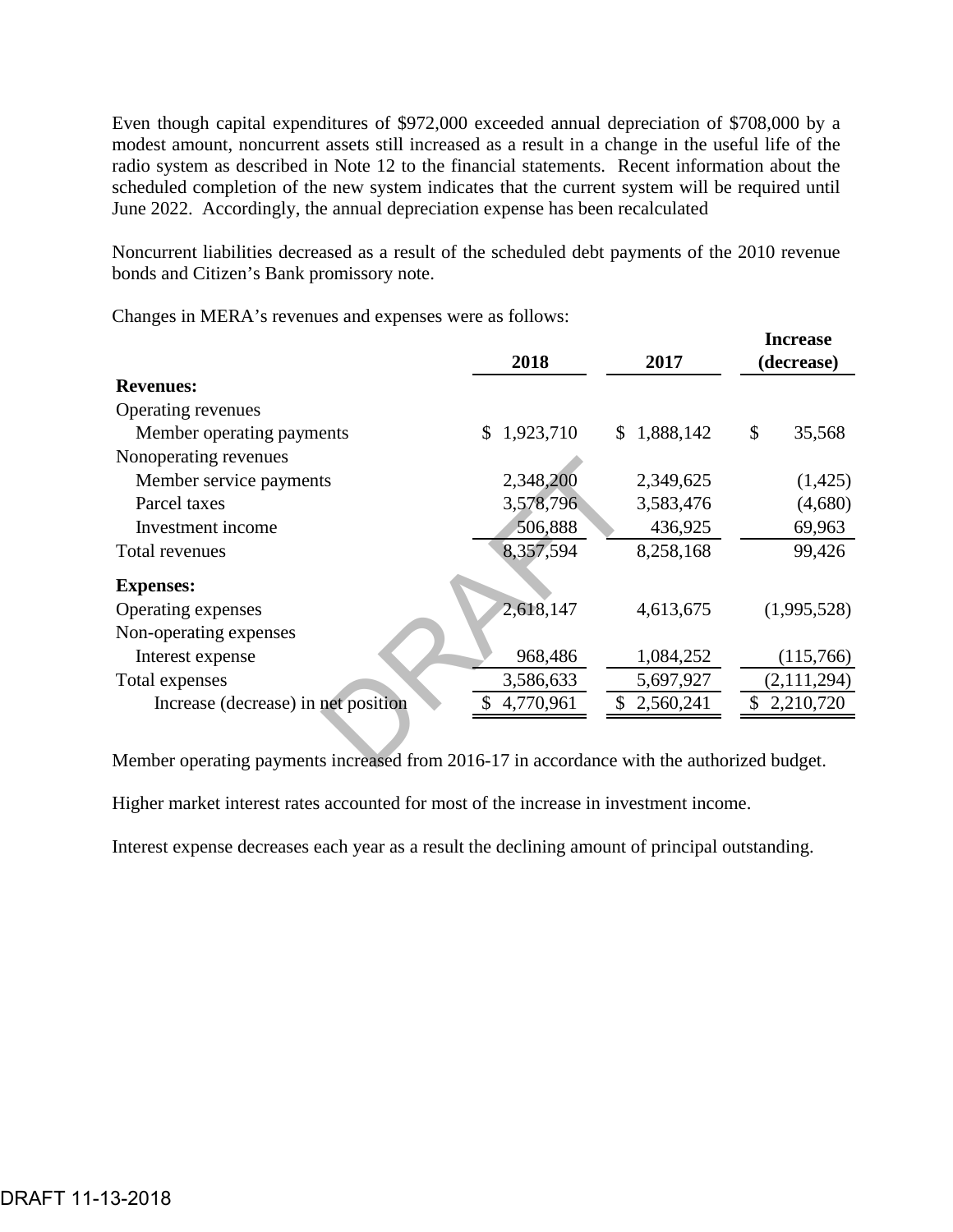# **CAPITAL ASSET AND DEBT ADMINISTRATION**

MERA owns various communication systems and equipment. More information about capital assets is shown in Note 4 to the financial statements.

As scheduled, MERA paid principal of \$1,755,000 and interest of approximately \$339,000 towards the 2010 Revenue Bond. Principal and interest related to our loan from Citizen's Bank amounted to \$168,000 and \$41,000, respectively.

During 2015-16, MERA issued 2016 Special Parcel Tax Revenue Bonds for \$33,000,000. The first principal payment of \$1,625,000 will be due in August 2019. Interest payments of \$791,900 were required during 2017-18, of which \$54,000 was capitalized as required for construction of the next generation radio system.

The statement of revenues, expenses and changes in net position report the interest payments adjusted for accruals and amortization.

# **THE FUTURE OF THE AUTHORITY**

A contract with Motorola Systems, Inc. was approved by the MERA Governing Board on February 22, 2017, to implement the Next Generation System project. Systems, Inc. was approved by the MER<br>ment the Next Generation System project.<br>34.34 million for the base system and exter<br>ife. Completion of the project is scheduled f<br>nt opportunities, through the County of Mar<br>committed

The total contract cost is \$34.34 million for the base system and extended warranty of system upgrades to prolong useful life. Completion of the project is scheduled for Summer 2022.

The Authority monitors grant opportunities, through the County of Marin, to further assist with project related costs.

Authority members have committed funding for ongoing Next Generation System operating costs.

# **REQUESTS FOR INFORMATION**

This financial report is designed to provide our citizens, taxpayers and creditors with a general overview of the Authority's finances and to demonstrate MERA's accountability for the funds under its stewardship.

Please address any questions about this report or requests for additional financial information to 95 Rowland Way, Novato, CA 94945.

Respectfully submitted,

Maureen Cassingham

Executive Officer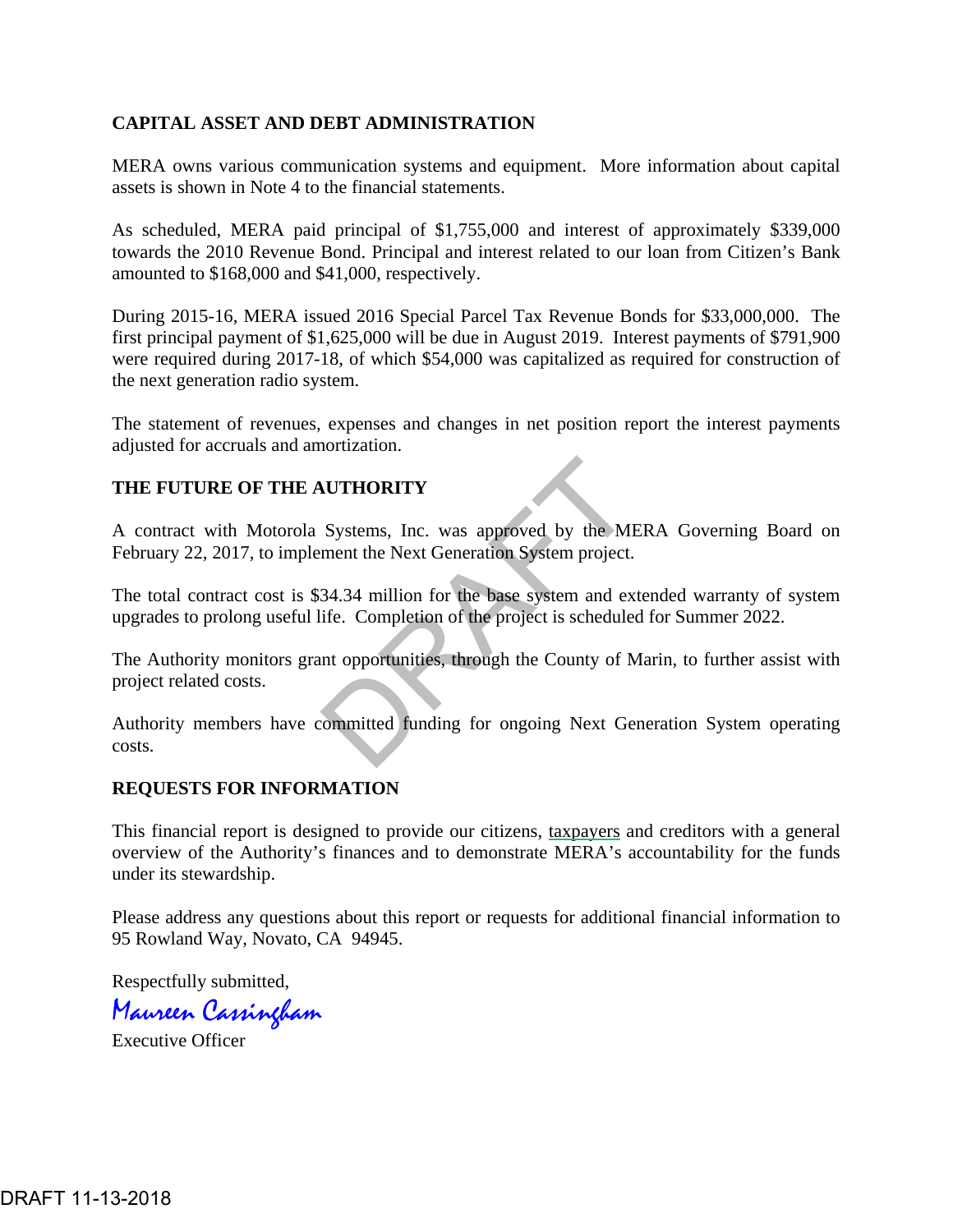# **BASIC FINANCIAL STATEMENTS**

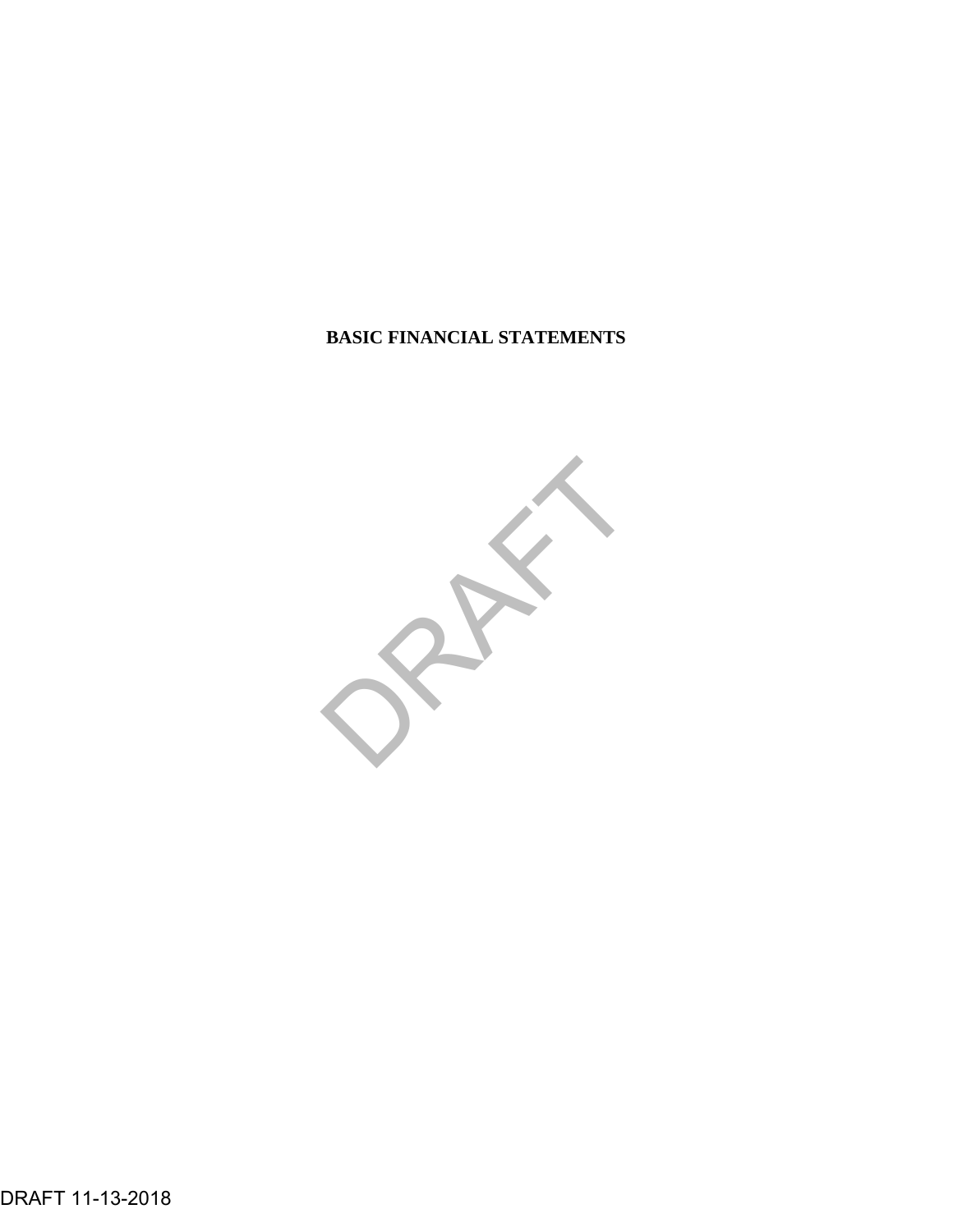# **STATEMENT OF NET POSITION AS OF JUNE 30, 2018**

# **ASSETS**

| Current assets:                                    |              |
|----------------------------------------------------|--------------|
| Cash and cash equivalents at Marin County Treasury | \$4,620,242  |
| Interest receivable                                | 64,444       |
| Prepaid expenses                                   | 101,389      |
| Total current assets                               | 4,786,075    |
| Noncurrent assets:                                 |              |
| Restricted cash and investments:                   |              |
| Cash and cash equivalents in Marin County Treasury | 7,146,720    |
| Cash and cash equivalents with fiscal agent        | 2,878,795    |
| Investments with fiscal agent                      | 30,394,808   |
| Total restricted cash and investments              | 40,420,323   |
| Capital assets, net of depreciation                | 6,379,541    |
| <b>Total</b> assets                                | 51,585,939   |
| <b>DEFERRED OUTFLOWS OF RESOURCES</b>              |              |
| Bond redemption premium, less accumulated          |              |
| amortization of \$178,058                          | 12,292       |
| <b>TOTAL ASSETS AND DEFERRED</b>                   |              |
| <b>OUTFLOWS OF RESOURCES</b>                       | 51,598,231   |
| <b>LIABILITIES</b>                                 |              |
| Current liabilities:                               |              |
| Accounts payable                                   | 67,721       |
| Payable to related parties                         | 534,017      |
| Accrued interest                                   | 457,980      |
| Note principal payable within one year             | 175,309      |
| Bond principal payable within one year             | 1,815,000    |
| Total current liabilities                          | 3,050,027    |
| Noncurrent liabilities:                            |              |
| Note payable after one year                        | 573,913      |
| Bonds payable after one year                       | 39,327,570   |
| Total noncurrent liabilities                       | 39,901,483   |
| <b>Total liabilities</b>                           | 42,951,510   |
| <b>NET POSITION</b>                                |              |
| Net investment in capital assets                   |              |
| Restricted                                         | 9,148,478    |
| Unrestricted (deficit)                             | (501, 757)   |
| <b>TOTAL NET POSITION</b>                          | \$ 8,646,721 |

The accompanying notes are an integral part of these financial statements.  $\frac{7}{4}$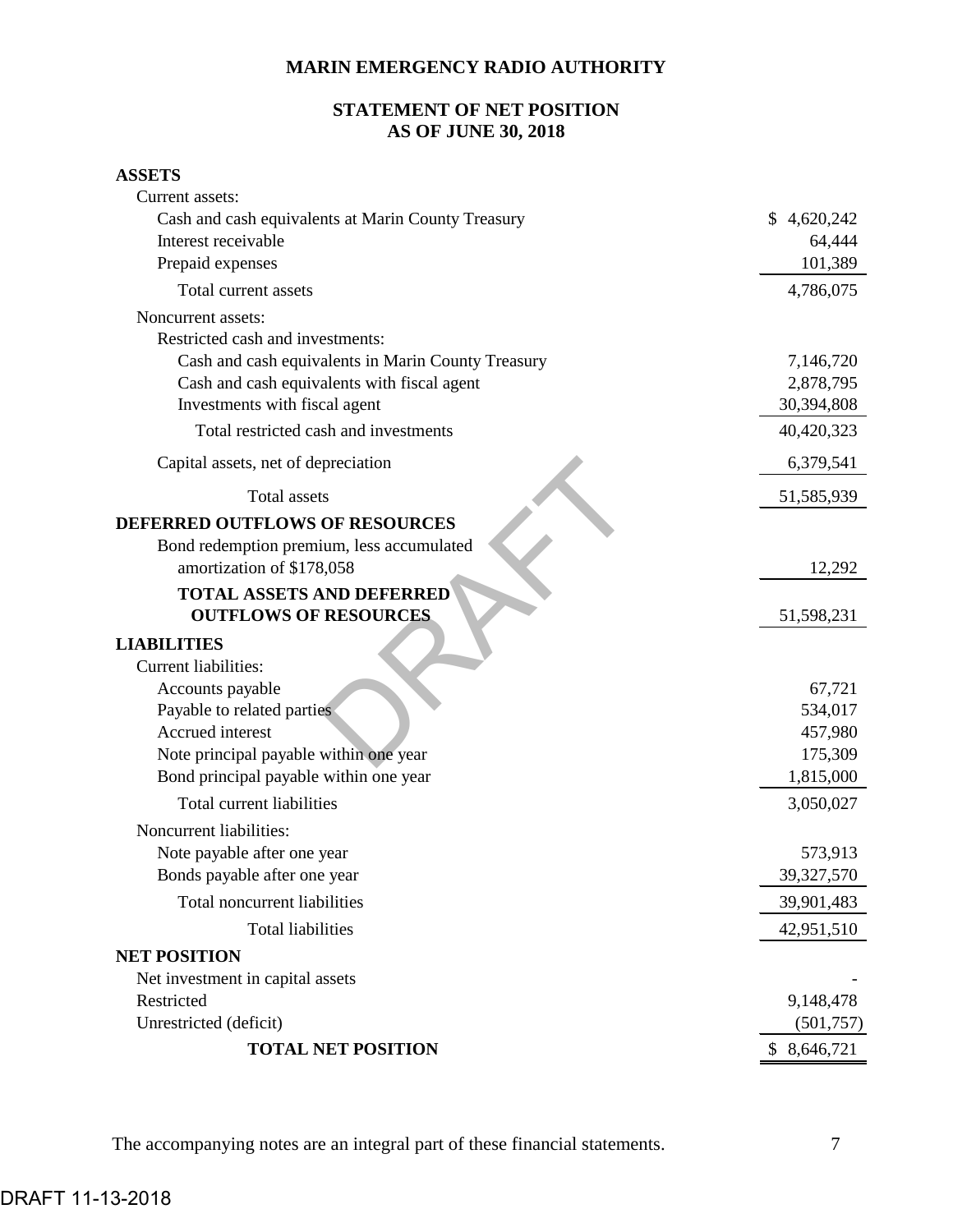# **STATEMENT OF REVENUES, EXPENSES AND CHANGES IN NET POSITION YEAR ENDED JUNE 30, 2018**

| <b>OPERATING REVENUES:</b>                 |                             |
|--------------------------------------------|-----------------------------|
| Member operating payments                  | 1,923,710<br>$\mathbb{S}^-$ |
| <b>OPERATING EXPENSES:</b>                 |                             |
| Contract services                          | 322,110                     |
| County system maintenance                  | 488,567                     |
| County technical services                  | 212,061                     |
| County communication engineer              | 214,319                     |
| Site rentals and leases                    | 477,207                     |
| Site utilities                             | 89,755                      |
| Site maintenance                           | 5,795                       |
| Insurance                                  | 45,461                      |
| <b>Audit services</b>                      | 35,195                      |
| Legal services                             | 19,046                      |
| Miscellaneous expenses                     | 208                         |
| Depreciation                               | 708,423                     |
| Total operating expenses                   | 2,618,147                   |
| Operating income (loss)                    | (694, 437)                  |
| <b>NONOPERATING REVENUES (EXPENSES):</b>   |                             |
| Member service payments                    | 2,348,200                   |
| Parcel taxes                               | 3,578,796                   |
| Investment income                          | 506,888                     |
| Interest expense                           | (968, 486)                  |
| Total nonoperating revenues (expenses)     | 5,465,398                   |
| <b>INCREASE (DECREASE) IN NET POSITION</b> | 4,770,961                   |
| Net position at beginning of the year      | 3,875,760                   |
| Net position at end of the year            | \$8,646,721                 |

The accompanying notes are an integral part of these financial statements. 8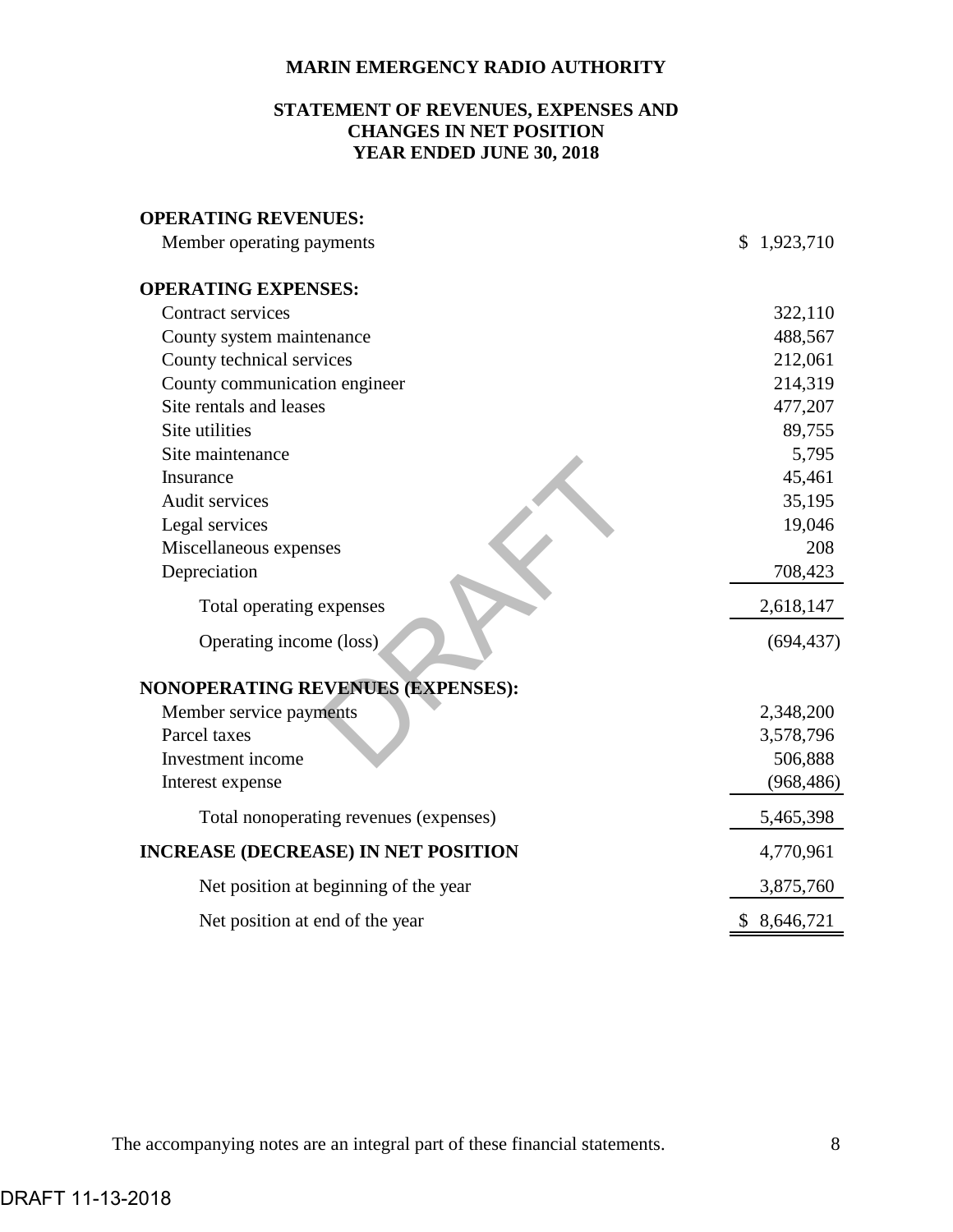# **STATEMENT OF CASH FLOWS YEAR ENDED JUNE 30, 2018**

| <b>CASH FLOWS FROM OPERATING ACTIVITIES:</b>                              |                           |
|---------------------------------------------------------------------------|---------------------------|
| Member contributions                                                      | 1,923,710<br>$\mathbb{S}$ |
| Operating expenses                                                        | (2,306,379)               |
| Net cash provided by (used for) operating activities                      | (382, 669)                |
| <b>CASH FLOWS FROM NON-CAPITAL</b><br><b>FINANCING ACTIVITIES</b>         |                           |
| Parcel taxes                                                              | 3,578,796                 |
| <b>CASH FLOWS FROM CAPITAL AND</b><br><b>RELATED FINANCING ACTIVITIES</b> |                           |
| Member service payments                                                   | 2,348,200                 |
| Acquisition of capital assets                                             | (854, 914)                |
| Bond principal payments                                                   | (1,755,000)               |
| Note principal payments                                                   | (167, 872)                |
| Interest payments                                                         | (1, 117, 439)             |
| Net cash (used) by capital activities                                     |                           |
| and related financing activities                                          | (1,547,025)               |
| <b>CASH FLOWS FROM INVESTING ACTIVITIES:</b>                              |                           |
| Transfers from restricted investments                                     | 587,438                   |
| Interest income                                                           | 509,113                   |
| Net cash provided (used) by investing activities                          | 1,096,551                 |
|                                                                           |                           |
| Net increase (decrease) in cash and cash equivalents                      | 2,745,653                 |
| Cash and cash equivalents at beginning of year                            | 11,900,104                |
| Cash and cash equivalents at end of year                                  | \$14,645,757              |
| <b>RECONCILIATION TO THE STATEMENT OF NET POSITION</b>                    |                           |
| Cash                                                                      | 4,620,242<br>\$           |
| Cash and cash equivalents in Marin County Treasury                        | 7,146,720                 |
| Cash and cash equivalents in with fiscal agent                            | 2,878,795                 |
| Cash and cash equivalents                                                 | \$14,645,757              |

The accompanying notes are an integral part of these financial statements. 9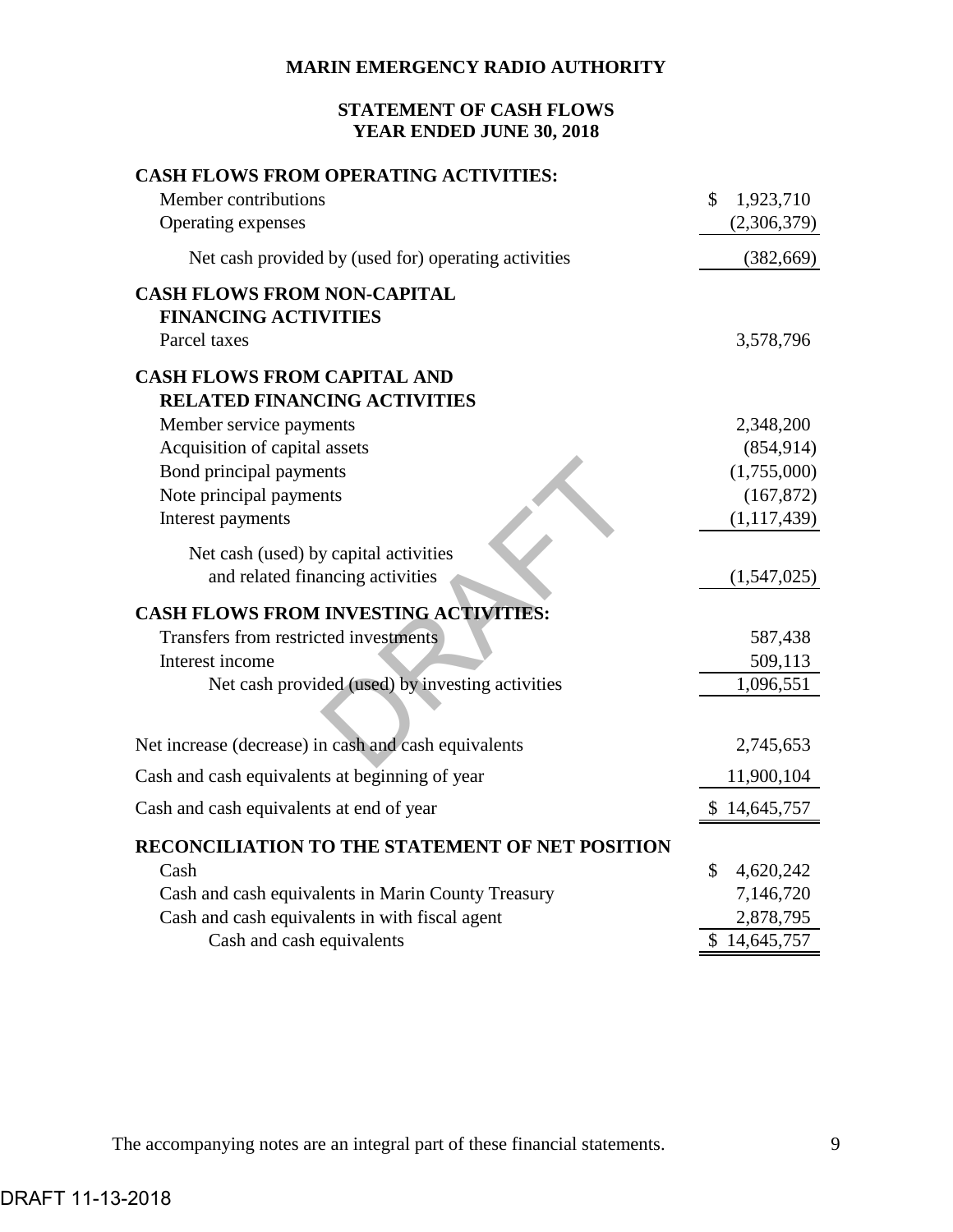### **STATEMENT OF CASH FLOWS YEAR ENDED JUNE 30, 2018 (CONTINUED)**

# **RECONCILIATION OF OPERATING INCOME (LOSS) TO NET CASH PROVIDED (USED) BY OPERATING ACTIVITIES**

| Operating income (loss)                                | (694, 437) |
|--------------------------------------------------------|------------|
| Adjustments to reconcile operating income to net       |            |
| cash provided (used) by operating activities:          |            |
| Depreciation, an expense not requiring the use of cash | 708,422    |
| (Increase) decrease in prepaid expenses                | 6,352      |
| Increase (decrease) in accounts payable                | (403,006)  |
| Net cash provided by operating activities              | (382, 669) |

DRAFT

The accompanying notes are an integral part of these financial statements. 10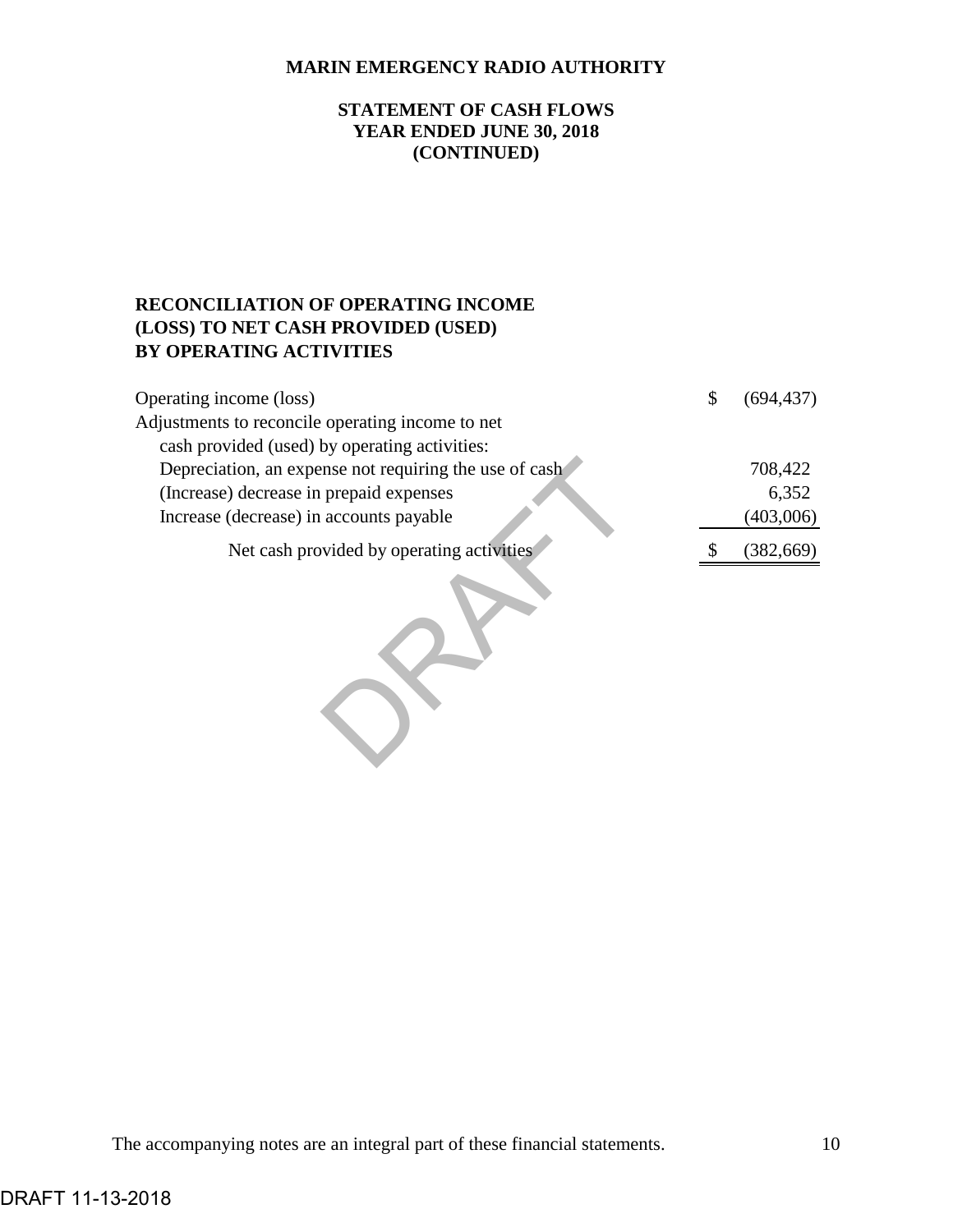#### **NOTES TO THE FINANCIAL STATEMENTS YEAR ENDED JUNE 30, 2018**

#### **1. SUMMARY OF SIGNIFICANT ACCOUNTING POLICIES**

#### **REPORTING ENTITY**

 The Marin Emergency Radio Authority (MERA) is a joint powers authority created on February 28, 1998 by and among the County of Marin and certain public agencies within the County (collectively, the "Members"). MERA was formed to plan, finance, implement, manage, own and operate a multi-jurisdictional and countywide public safety and emergency radio system. This radio system will be used by member agencies in the law enforcement, fire management, emergency medical, road maintenance, transit, public works, local government and other county-based entities in Marin County. MERA is governed by a Governing Board comprised of one appointed official from each participating member

#### **INTRODUCTION**

MERA's financial statements are prepared in accordance with generally accepted accounting principles (GAAP). The Governmental Accounting Standards Board (GASB) is responsible for establishing GAAP for state and local governments through its pronouncements (Statements and Interpretations.). Example 18 at the procedure of the SAAP). The Governmental Accounting Star<br>
Ishing GAAP for state and local governments and Interpretations.).<br>
Sections are accounted for as a governmental events are accounted for as a gov

# **BASIS OF ACCOUNTING**

The Authority's operations are accounted for as a governmental enterprise fund. GAAP requires that enterprise funds use the accrual basis of accounting – similar to business enterprises. Accordingly, revenues are recognized when they are earned and expenses are recognized at the time liabilities are incurred.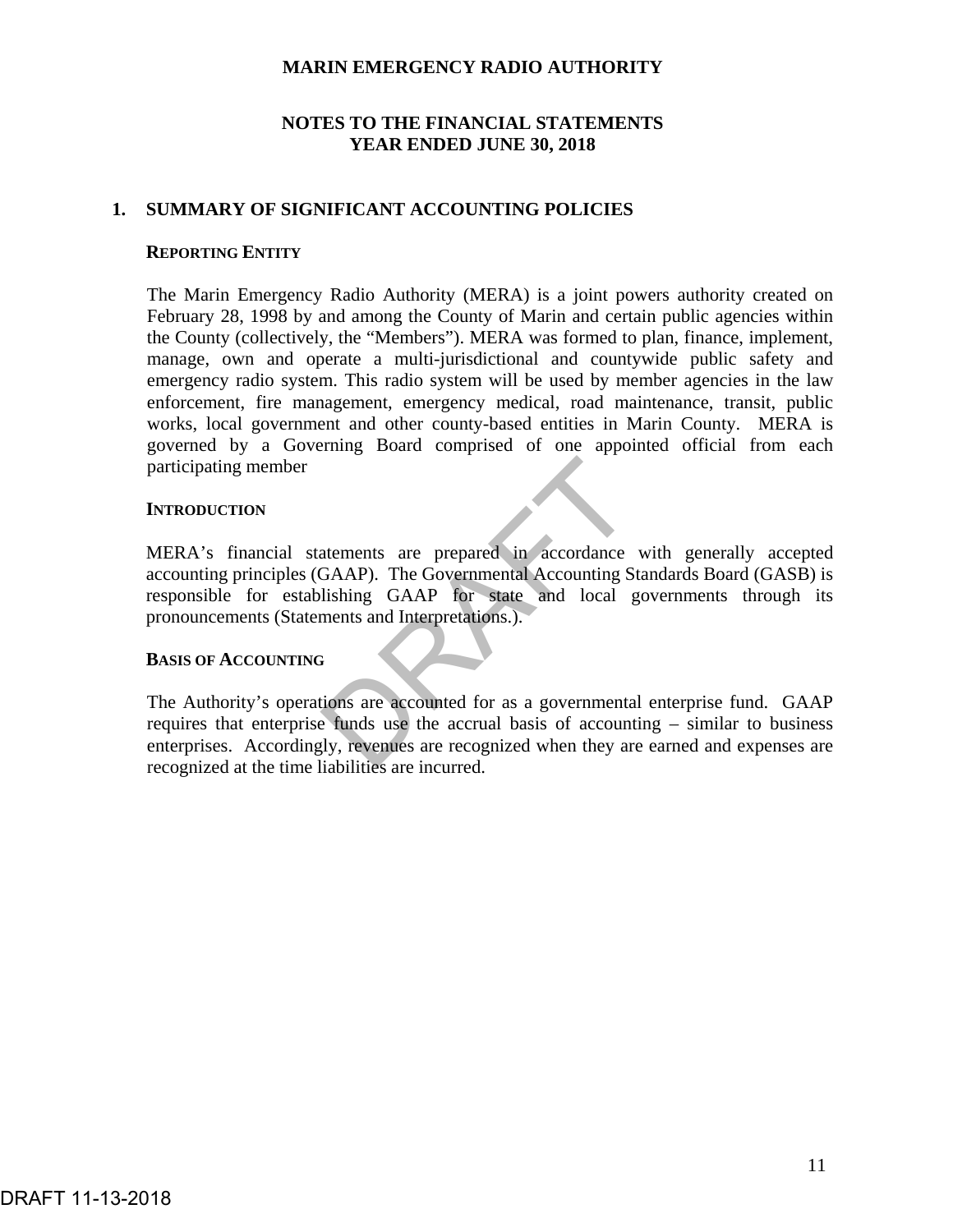# **NOTES TO THE FINANCIAL STATEMENTS YEAR ENDED JUNE 30, 2018**

# **1. SUMMARY OF SIGNIFICANT ACCOUNTING POLICIES (continued)**

#### **BASIS OF ACCOUNTING (continued)**

The Authority distinguishes between operating and nonoperating activities. Operating revenues and expenses generally result from providing services and producing and delivering goods in connection with an entity's principal ongoing operation. The principal operating revenues of the Authority are budgeted member payments. Operating expenses include the cost of services, administrative expenses and depreciation on capital assets. All revenues and expenses not meeting this definition, including member contributions made to service debt (service payments), are reported as non-operating revenues and expenses.

#### **FINANCIAL STATEMENT AMOUNTS**

#### **Cash and cash equivalents:**

For purpose of the statement of cash flows, MERA has defined cash and cash equivalents to include all cash on hand, demand deposits, and short-term investments.

#### **Investments:**

Investments with fiscal agent represents a Guaranteed Investment Contract held by US Bank in connection with the Marin Emergency Radio Authority 2010 Revenue Bonds and 2016 Special Parcel Tax Revenue Bonds and is valued at cost because its redemption terms do not consider market rates. FAMOUNTS<br>
Lents:<br>
ement of cash flows, MERA has defined ca<br>
and, demand deposits, and short-term investr<br>
1 agent represents a Guaranteed Investmen<br>
th the Marin Emergency Radio Authority 20<br>
x Revenue Bonds and is valued

#### **Capital Assets:**

MERA capitalized all costs directly associated with the acquisition, development and construction of the public safety and emergency radio system (the "Project"). Costs include the backbone system, user equipment, fire station alerting equipment, improvements to communications centers and construction-period interest and other project development costs. Depreciation is computed on the straight-line basis over estimated useful lives of the assets, depending on the nature of the assets. The original estimated lives were:

Equipment, radio and other 5-20 years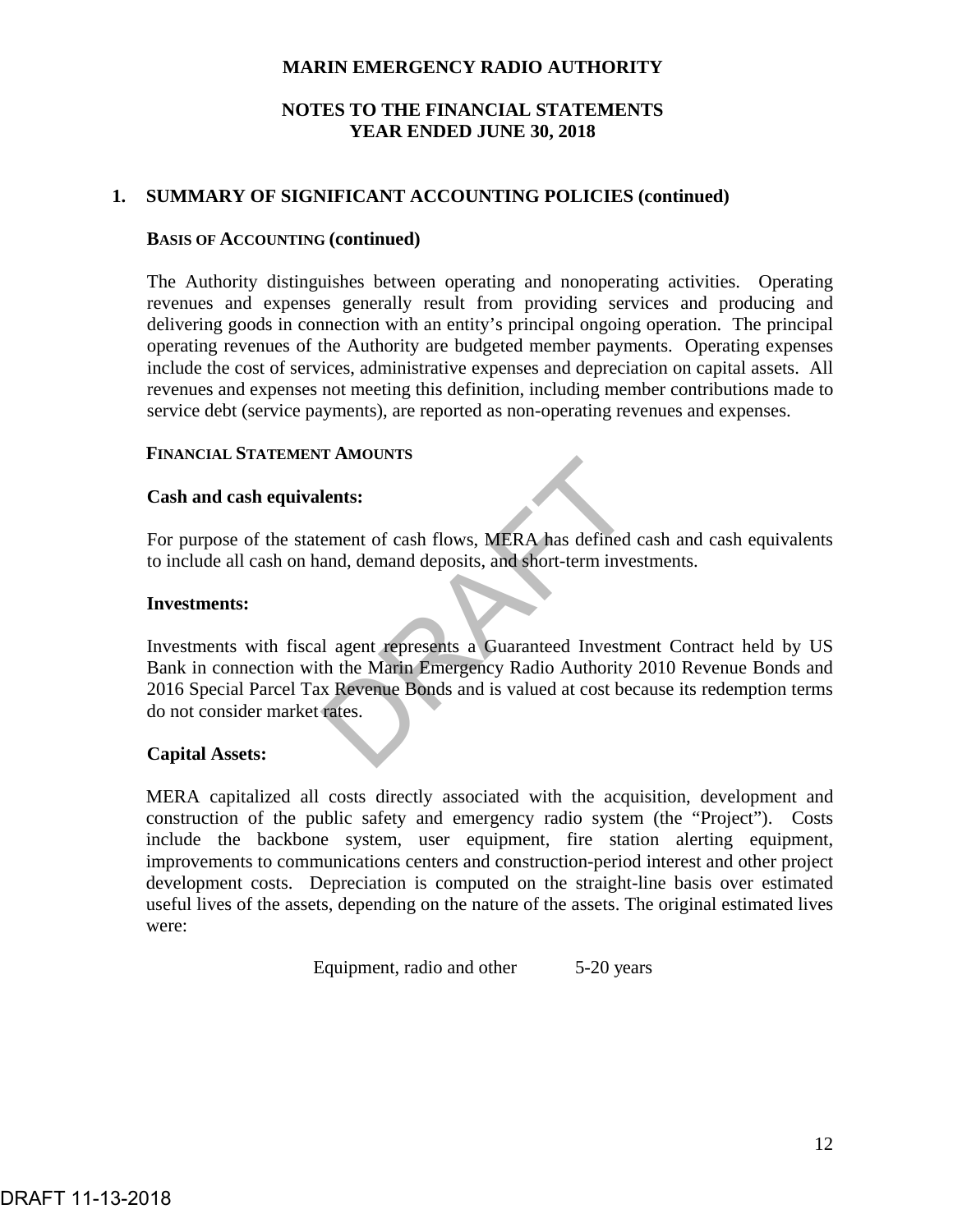# **NOTES TO THE FINANCIAL STATEMENTS YEAR ENDED JUNE 30, 2018**

# **1. SUMMARY OF SIGNIFICANT ACCOUNTING POLICIES (continued)**

#### **FINANCIAL STATEMENT AMOUNTS (continued)**

#### **Member payments:**

Each member agrees to pay the cost of financing the acquisition of certain public safety radio equipment ("Service Payments") and the cost of annual operations ("Operating Payments") in an amount determined by the MERA Board for each operating period. All service payments have been assigned by MERA to the trustee in trust; pursuant to its bond indenture (see Note 5).

#### **Estimates:**

The preparation of financial statements in conformity with accounting principles generally accepted in the United States of America requires management to make estimates and assumptions that affect certain reported amounts and disclosures. Accordingly, actual results could differ from those estimates.

#### **Future changes in accounting standards:**

GASB has issued Statement No. 87, *Leases*, effective for the year ending June 30, 2021. The Statement increases the usefulness of governments' financial statements by requiring recognition of certain lease assets and liabilities for leases that previously were classified as operating leases and recognized as inflows of resources or outflows of resources based on the payment provisions of the contract. Under this statement, a lessee is required to recognize a lease liability and an intangible right-to-use lease asset. notial statements in conformity with account<br>
I States of America requires management<br>
tt certain reported amounts and disclosures<br>
m those estimates.<br> **ounting standards:**<br>
ement No. 87, *Leases*, effective for the year<br>

MERA will evaluate the impact of the Statement may have on its financial statements and implement the Statement when applicable.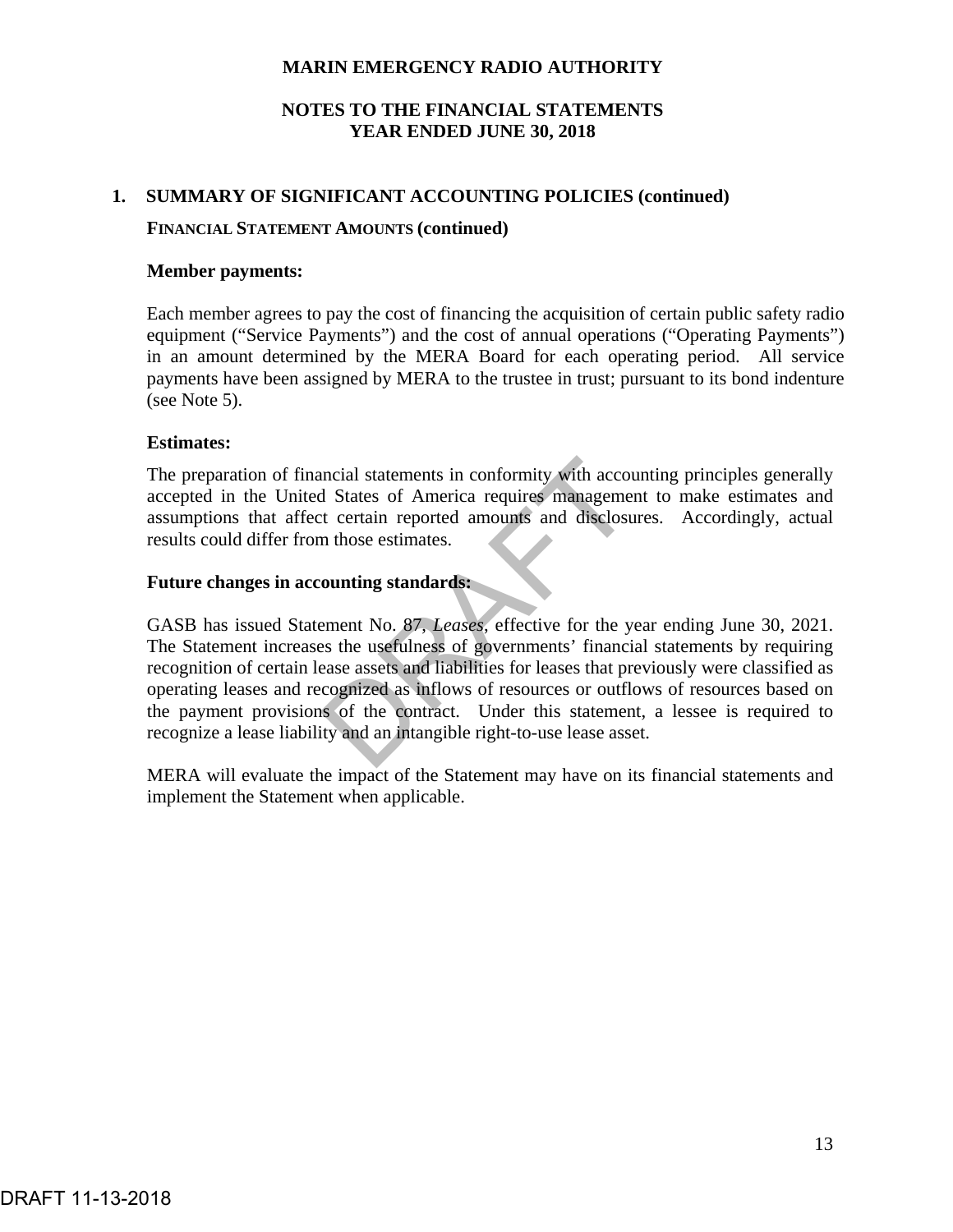#### **NOTES TO THE FINANCIAL STATEMENTS YEAR ENDED JUNE 30, 2018**

## **2. CASH AND INVESTMENTS**

Cash and cash equivalents consist of the following as of June 30, 2018:

| Cash with County Treasurer - unrestricted       | <sup>S</sup> | 4,620,242    |
|-------------------------------------------------|--------------|--------------|
| Cash with County Treasurer - restricted         |              | 7,146,720    |
| Money market accounts with US Bank - restricted |              | 2,878,795    |
| Total                                           |              | \$14,645,757 |

MERA also holds an investment in a Guaranteed Investment Contract agreement with Natixis Funding Corporation in the amount of \$30,394,808 which bears interest at 1.19% through November 30, 2018.

MERA maintains most of its cash in the County of Marin pooled investment fund for the purpose of increasing interest earnings through pooled investment activities. Interest earned on the investment pool is allocated quarterly to the participating funds using the daily cash balance of each fund. This pool, which is available for use by all funds, is displayed in the financial statements as "Cash." There are no limitations or restrictions on withdrawals from the pool. 2018.<br>
2018.<br>
2018.<br>
2018.<br>
2018. Contract of the County of Marin pooled<br>
2018. Interest earnings through pooled investment<br>
2018. There are no limit<br>
2018. There are no limit<br>
2018. There are no limit<br>
2019. There are no

The County Pool includes both voluntary and involuntary participation from external entities. State of California statutes require certain special districts and other governmental entities to maintain their cash surplus with the County Treasurer.

The County's investment pool is not registered with the Securities and Exchange Commission as an investment company. Investments made by the Treasurer are regulated by the California Government Code and by the County's investment policy. The objectives of the policy are in order of priority, safety, liquidity, yield, and public trust. The County has established a treasury oversight committee to monitor and review the management of public funds maintained in the investment pool in accordance with Article 6 Section 27131 of the California Government Code. The oversight committee and the Board of Supervisors review and approve the investment policy annually. The County Treasurer prepares and submits a comprehensive investment report to the members of the oversight committee and the investment pool participants every month. The report covers the types of investments in the pool, maturity dates, par value, actual costs and fair value.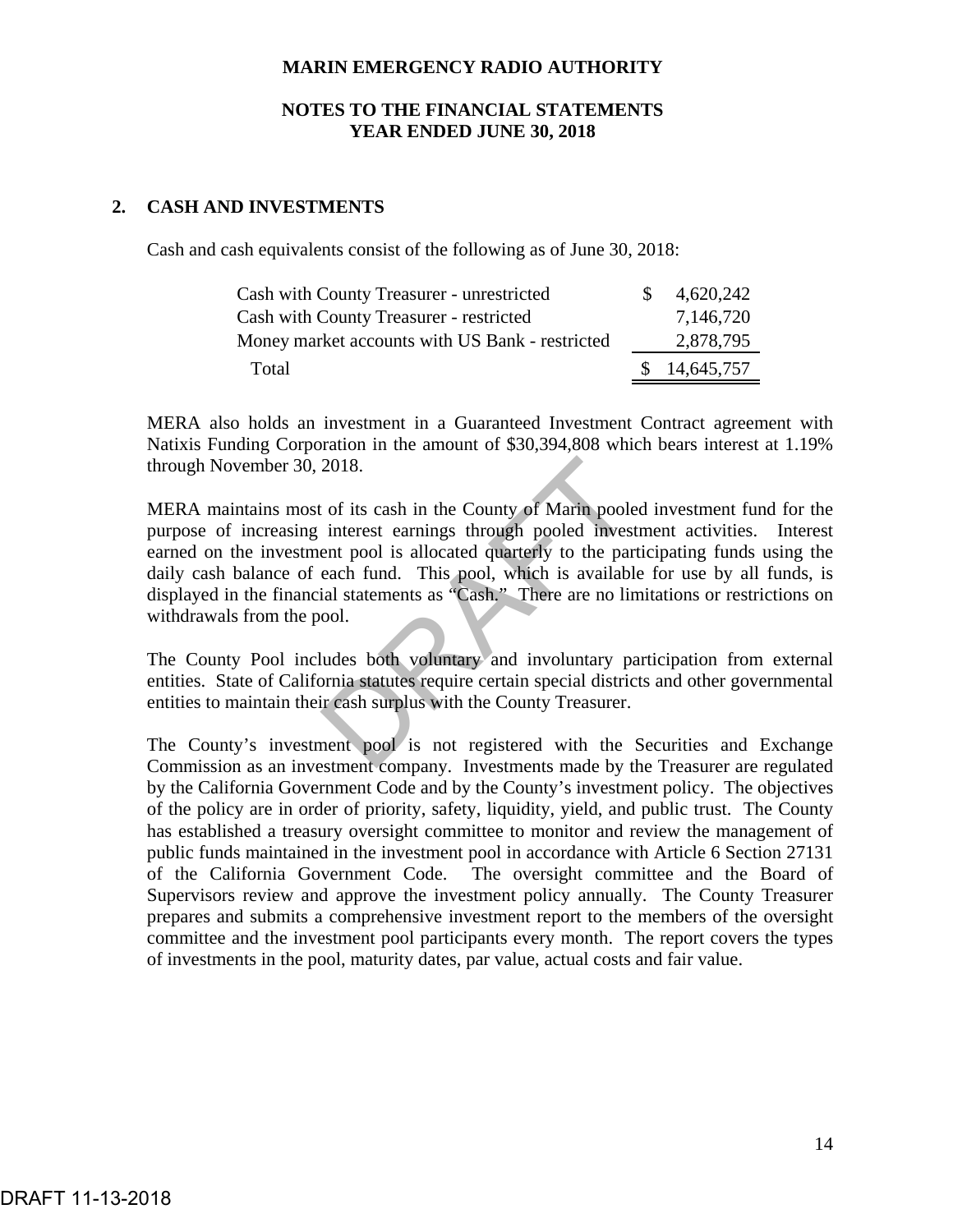#### **NOTES TO THE FINANCIAL STATEMENTS YEAR ENDED JUNE 30, 2018**

#### **2. CASH AND INVESTMENTS (continued)**

Under MERA's investment policy, and in accordance with Section 53601 of the California Government Code, MERA may invest in the following:

- Securities of the U.S. government or its agencies
- Bankers acceptances
- Commercial paper
- Medium term corporate notes
- California Local Agency Investment Fund ("LAIF")
- Passbook savings account demand deposits
- Guaranteed investment contracts
- Mutual funds
- Repurchase agreements (not to exceed 30 days)
- Collateralized mortgage obligations

#### **FAIR VALUE MEASUREMENT**

MERA categorizes its fair value measurements within the fair value hierarchy established by general accepted accounting principles. The hierarchy is based on the valuation inputs used to measure the fair value of the asset. Level 1 inputs are quoted prices in active markets for identical assets, Level 2 inputs are significant other observable inputs; Level 3 inputs are significant unobservable inputs. As of June 30, 2018, MERA cash and money market instruments in commercial banks, an investment in a non-market-valueparticipating guaranteed investment contract that is valued at cost and an investment in the Marin County Pooled Investment fund that is considered a cash equivalent. The same obligations<br>
EMENT<br>
fair value measurements within the fair value<br>
counting principles. The hierarchy is based<br>
air value of the asset. Level 1 inputs are<br>
ssets, Level 2 inputs are significant other obs<br>
unobserv

In instances where inputs used to measure fair value fall into different levels in the above fair value hierarchy, fair value measurements in their entirety are categorized based on the lowest level input that is significant to the valuation. MERA's assessment of the significance of particular inputs to these fair value measurements requires judgment and considers factors specific to each asset or liability. Deposits and withdrawals from the County Pool are made on the basis of \$1 which is substantially equal to fair value. MERA's proportionate share of investments in the County Pool at June 30, 2018 and 2017 of \$11,763,000 and \$5,937,000, respectively, are not required to be categorized under the fair value hierarchy.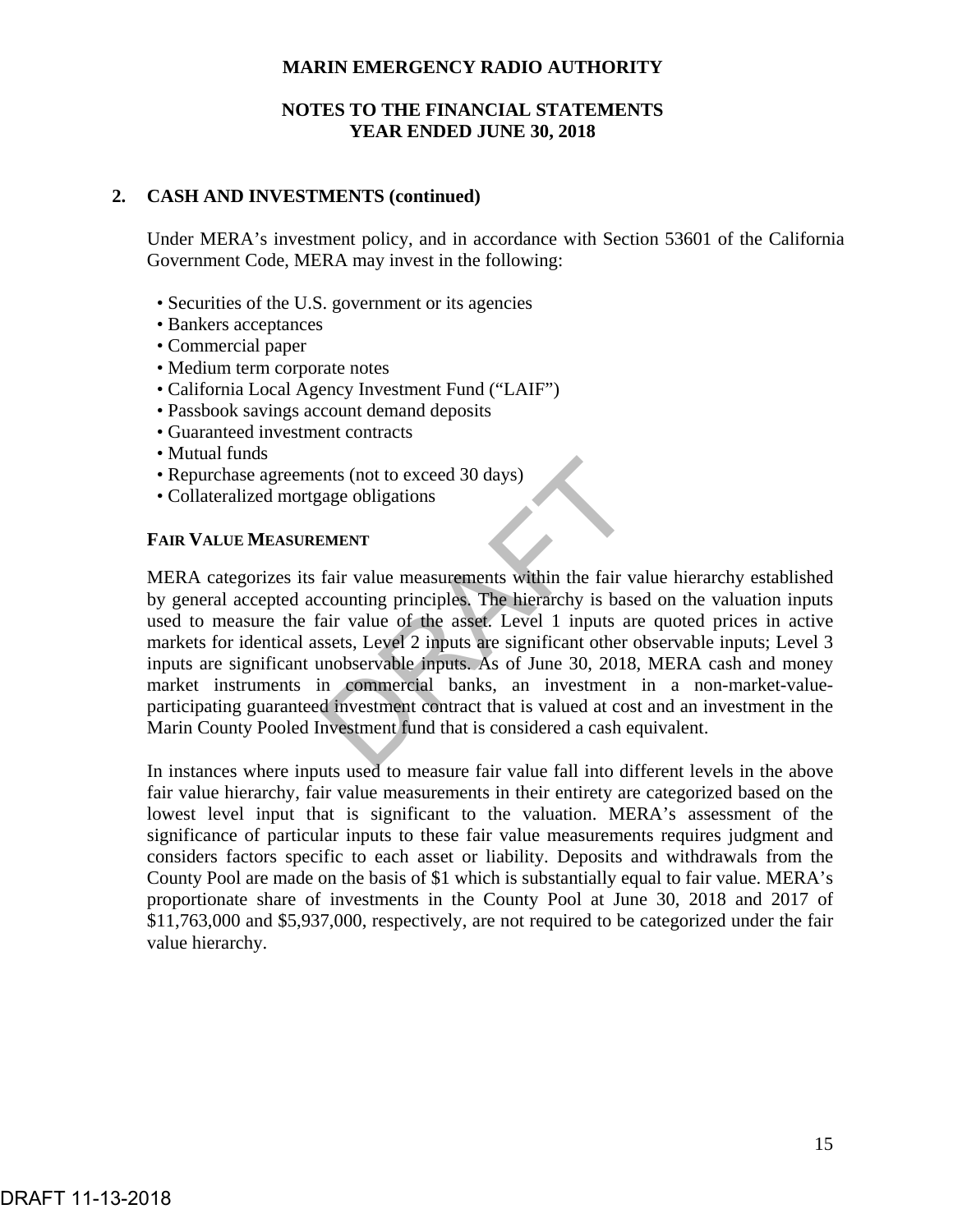#### **NOTES TO THE FINANCIAL STATEMENTS YEAR ENDED JUNE 30, 2018**

#### **2. CASH AND INVESTMENTS (continued)**

#### **INTEREST RATE RISK**

Interest rate risk is the risk that changes in interest rates will adversely affect the fair value of an investment. Duration is a measure of the price sensitivity of a fixed income portfolio to changes in interest rates. It is calculated as the weighted average time to receive a bond's coupon and principal payments. The longer the duration of a portfolio, the greater its price sensitivity to changes in interest rates. MERA has not adopted a policy to manage interest rate risk.

In accordance with its investment policy, the County manages its investment pool's exposure to declines in fair values by limiting the weighted average maturity of its investment pool to 540 days, or 1.5 years. At June 30, 2018, the County's investment pool had a weighted average maturity of 211 days.

For purposes of computing weighted average maturity, the maturity date of variable rate notes is the length of time until the next reset date rather than the stated maturity date.

#### **CREDIT RISK**

State law and the County's Investment Policy limits investments in commercial paper, corporate bonds, and medium-term notes to the rating of "A" or higher as provided by Moody's Investors Service or Standard & Poor's Corporation. The County's Investment Policy limits investments purchased by Financial Institution Investment Accounts, a type of mutual fund, to United States Treasury and Agency obligations with a credit quality rating of "AAA." days, or 1.5 years. At June 30, 2018, the Comaturity of 211 days.<br>
ting weighted average maturity, the maturi<br>
me until the next reset date rather than the sta<br>
unty's Investment Policy limits investments<br>
medium-term note

MERA has cash and investments held by US Bank as trustee relating to its outstanding bonds. Investments include money market funds.

#### **CONCENTRATION OF CREDIT RISK**

This is the risk of loss attributed to the concentration of MERA's investment in a single issuer.

MERA has an individual guaranteed investment contract with Natixis Investment Corporation with a balance of \$30,394,808 as of June 30, 2018.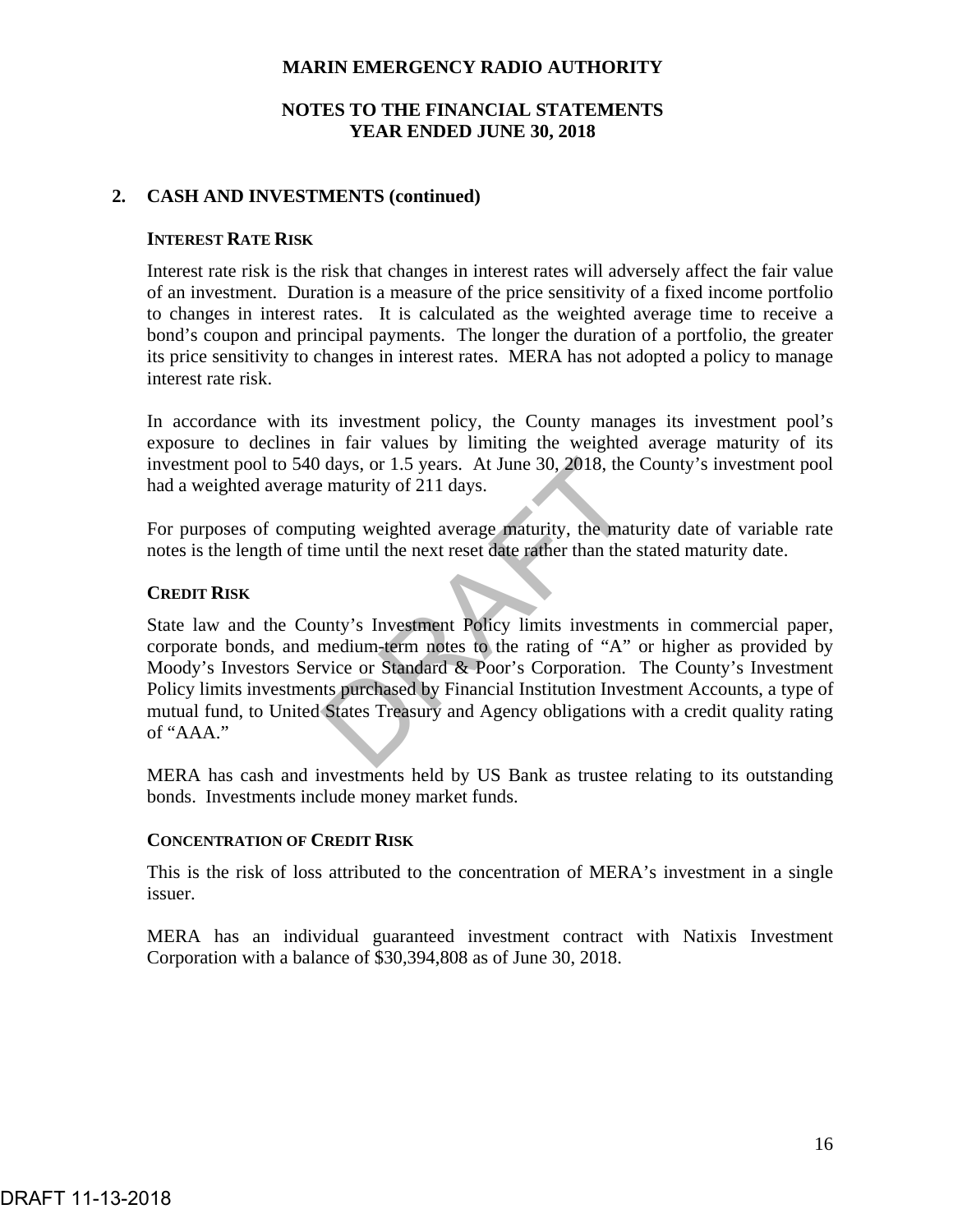#### **NOTES TO THE FINANCIAL STATEMENTS YEAR ENDED JUNE 30, 2018**

#### **2. CASH AND INVESTMENTS (continued)**

#### **CUSTODIAL CREDIT RISK**

Custodial credit risk for deposits is the risk that in the event of a financial institution's failure, MERA would not be able to recover its deposits. Deposits are exposed to custodial credit risk if they are not insured or not collateralized. MERA's deposits are not exposed to custodial credit risk as its deposits are eligible for and covered by "pass-through insurance" in accordance with applicable law and FDIC rules and regulations.

#### **CUSTODIAL CREDIT RISK (continued)**

Custodial credit risk for investments is the risk that, in the event of the failure of the counterparty to a transaction, MERA would not be able to recover the value of the investment or collateral securities that are in the possession of an outside party. Investment securities are exposed to custodial credit risk if the securities are uninsured, are not registered in MERA's name, and held by the counterparty. MERA's investment securities are not exposed to custodial credit risk because all securities are held by MERA's custodial bank in MERA's name. Saction, MERA would not be able to reaching<br>action, MERA would not be able to reaching<br>to custodial credit risk if the securities<br>name, and held by the counterparty. MERA<br>odial credit risk because all securities are hel<br>TS

#### **3. RESTRICTED ASSETS**

#### **MEMBER CONTRIBUTIONS DESIGNATED FOR DEBT SERVICE**

Member contributions designated for debt service are considered restricted for debt service that are to be paid in the subsequent twelve months. Cash and cash equivalents on hand are included in the current assets section of the statement of net position.

#### **MEASURE A PARCEL TAX PROCEEDS**

Marin County voters approved Measure A in November 2014 to assess a real property parcel tax to be used for *obtaining, furnishing, operating and maintaining a public safety and emergency radio communication system*. Fiscal year 2015-16 was the first year Measure A parcel taxes were collected and, as required by Measure A, restricted for use for the Next Generation System Project (NextGen Project).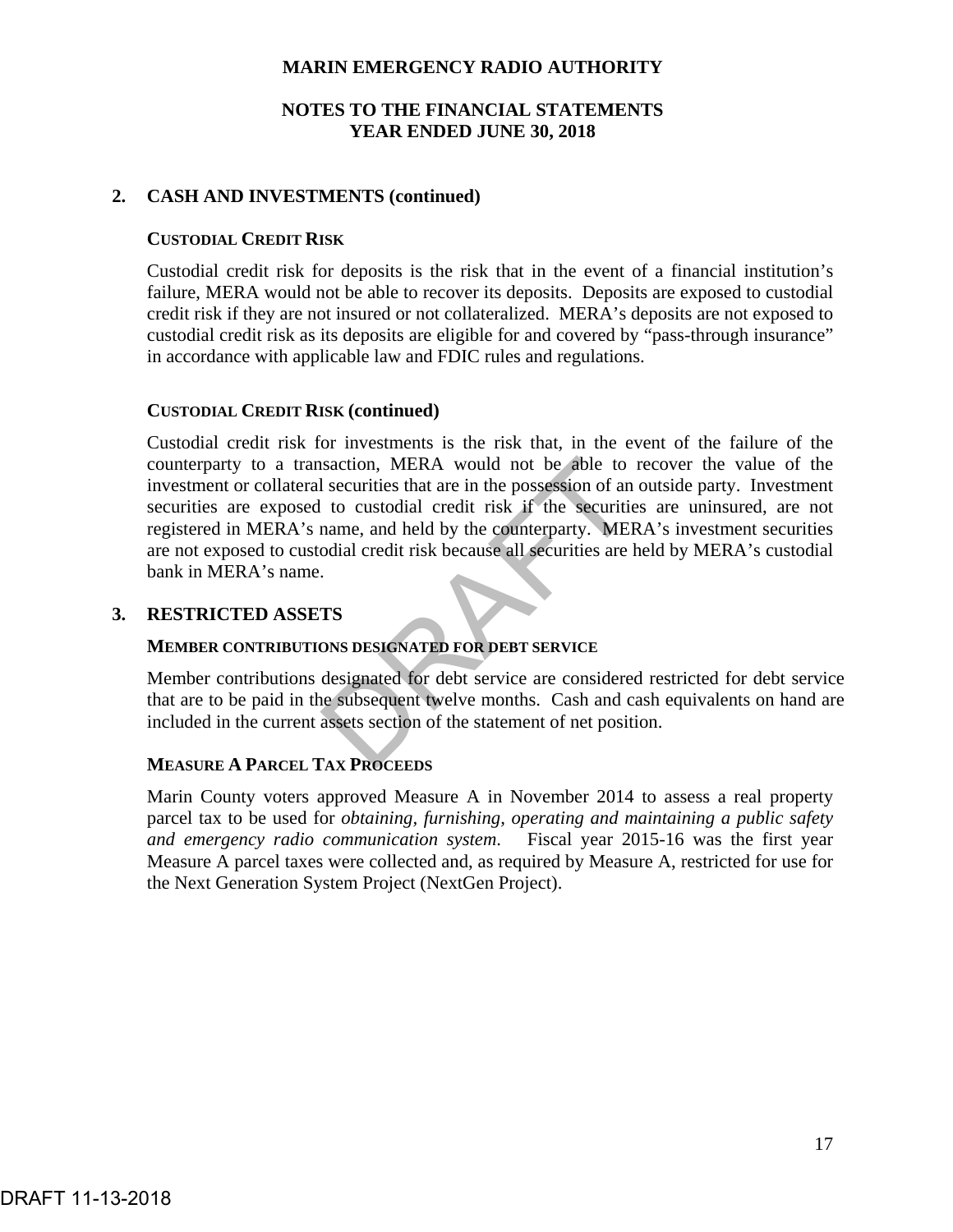#### **NOTES TO THE FINANCIAL STATEMENTS YEAR ENDED JUNE 30, 2018**

# **3. RESTRICTED ASSETS (continued)**

#### **SUMMARY OF RESTRICTED CASH, CASH EQUIVALENTS, AND INVESTMENTS**

Balances of restricted cash, cash equivalents and investments held for the following purposes as of June 30, 2018:

|                                                                          |               |                  | 2018       |
|--------------------------------------------------------------------------|---------------|------------------|------------|
| Capital outlay or debt service                                           |               | \$               | 1,988,384  |
| Bonded debt                                                              |               |                  | 890,411    |
| NextGen Project - from bond proceeds                                     |               |                  | 30,394,808 |
| NextGen Project - from Measure A parcel taxes                            |               |                  | 7,146,720  |
| Total restricted                                                         |               |                  | 40,420,323 |
| Restricted amounts were held as follows:                                 |               |                  |            |
| Cash and cash equivalents in County of Marin treasury                    |               | \$               | 7,146,720  |
| Cash and cash equivalents with fiscal agent                              |               |                  | 2,878,795  |
| <b>Investments with Fiscal Agents</b>                                    |               |                  | 30,394,808 |
| Total restricted                                                         |               |                  | 40,420,323 |
| <b>CAPITAL ASSETS</b>                                                    |               |                  |            |
| Capital asset activity for the year ended June 30, 2018, was as follows: |               |                  |            |
|                                                                          | Beginning     |                  | Endi       |
|                                                                          | balance       | <b>Additions</b> | Balan      |
| Nondepreciable assets:<br>Land                                           | \$<br>160,000 |                  | 16<br>S    |
| Construction in progress                                                 | 2.660.670     | \$1,201,506      | 3.86       |

# **4. CAPITAL ASSETS**

|                                               | Beginning<br>balance | Additions       | Ending<br><b>Balance</b> |
|-----------------------------------------------|----------------------|-----------------|--------------------------|
| Nondepreciable assets:                        |                      |                 |                          |
| Land                                          | \$<br>160,000        |                 | \$<br>160,000            |
| Construction in progress                      | 2,660,670            | \$<br>1,201,506 | 3,862,176                |
| Cost of depreciable capital assets in service |                      |                 |                          |
| Motorola communications system                | 25, 255, 701         |                 | 25, 255, 701             |
| Other capitalized services                    | 3,254,314            |                 | 3,254,314                |
| Equipment                                     | 732,698              |                 | 732,698                  |
| Buildings and improvements                    | 127,208              |                 | 127,208                  |
| Radio frequencies                             | 562,500              |                 | 562,500                  |
| Capitalized interest costs                    | 3,140,797            |                 | 3,140,797                |
| Subtotal                                      | 33,073,218           |                 | 33,073,218               |
| Less: Accumulated depreciation                |                      |                 |                          |
| Motorola communications system                | 23,411,049           | 368,932         | 23,779,981               |
| Other capitalized services                    | 2,924,464            | 65,970          | 2,990,434                |
| Equipment                                     | 554,575              | 149,119         | 703,694                  |
| Buildings and improvements                    | 93,747               | 33,461          | 127,208                  |
| Radio frequencies                             | 196,875              | 28,125          | 225,000                  |
| Capitalized interest costs                    | 2,826,720            | 62,816          | 2,889,536                |
| Subtotal                                      | 30,007,430           | 708,423         | 30,715,853               |
| Depreciable capital assets in service, net    | 3,065,788            | (708, 423)      | 2,357,365                |
| Capital assets, net of depreciation           | 5,886,458            | \$<br>493,083   | \$<br>6,379,541          |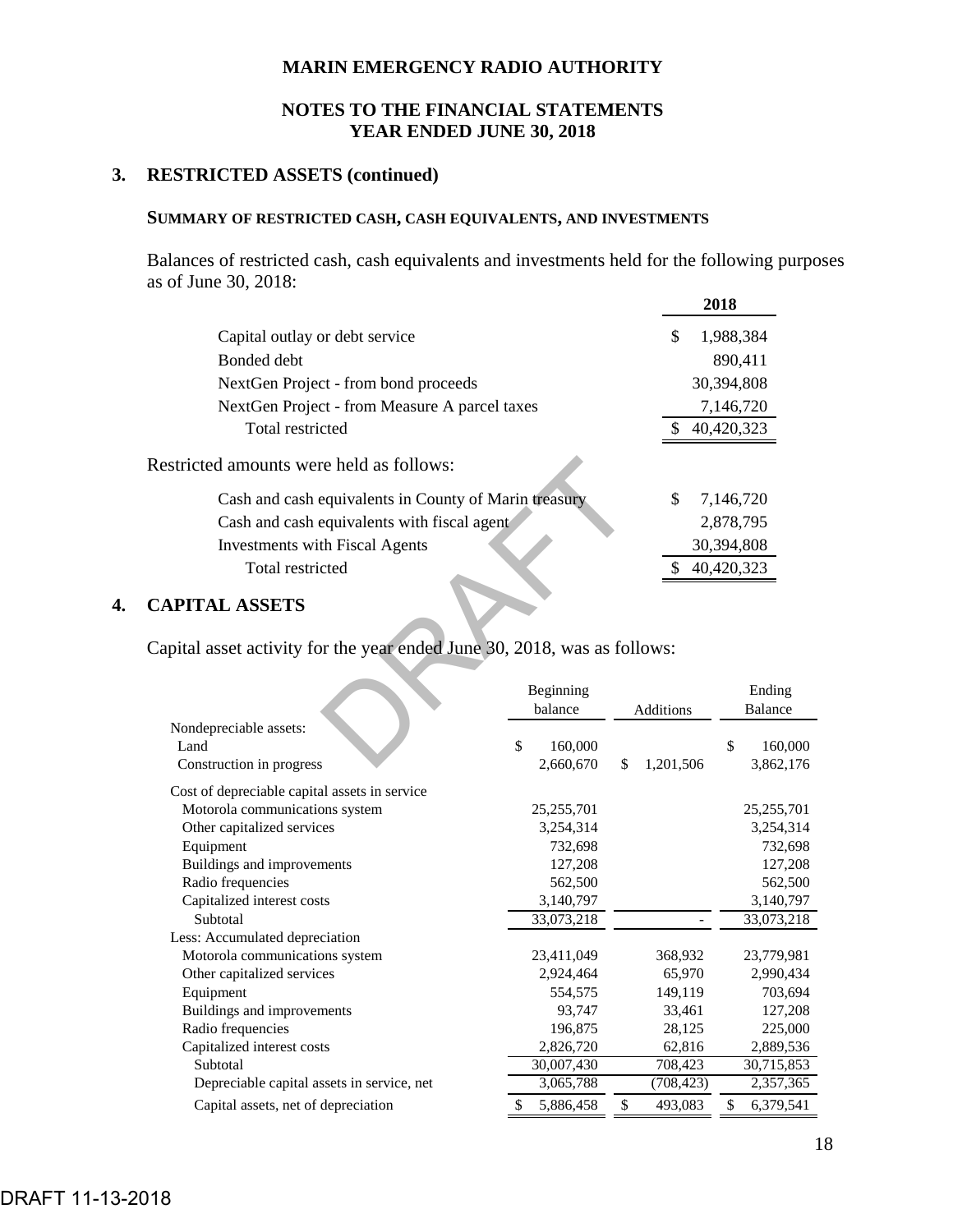#### **NOTES TO THE FINANCIAL STATEMENTS YEAR ENDED JUNE 30, 2018**

# **4. CAPITAL ASSETS (continued)**

Construction in progress includes costs incurred for the Next Generation System Project. Depreciation will begin when the Project is being utilized for its intended purpose. While the project is being constructed, a portion of interest incurred on the 2016 Special Parcel Tax Revenue Bonds is being capitalized. The portion capitalized during 2017-18 is was \$54,000.

#### **5. BONDS PAYABLE**

MERA's debt issues and transactions for the year ended June 30, 2018, are summarized below and discussed in detail subsequently:

|                                       | <b>Beginning</b> |                  |                                                                               | <b>Ending</b>   |
|---------------------------------------|------------------|------------------|-------------------------------------------------------------------------------|-----------------|
|                                       | <b>Balance</b>   | <b>Additions</b> | <b>Reductions</b>                                                             | <b>Balance</b>  |
| 2010 Revenue Bonds                    | 9,460,000<br>S   |                  | 1,755,000<br>\$                                                               | 7,705,000<br>S  |
| 2016 Special Parcel Tax Revenue Bonds | 33,000,000       |                  |                                                                               | 33,000,000      |
| Unamortized premium-2010 bonds        | 91,133           |                  | 38,276                                                                        | 52,857          |
| Unamortized premium-2016 bonds        | 477,799          |                  | 93,086                                                                        | 384,713         |
|                                       | 43,028,932       |                  | 1,886,362                                                                     | 41,142,570      |
| Less current portion                  | 1,755,000        | 1,815,000        | 1,755,000                                                                     | 1,815,000       |
| Bonds payable after one year          | 41,273,932       | (1,815,000)<br>S | \$<br>131,362                                                                 | 39,327,570<br>S |
| <b>2010 REFUNDING REVENUE BONDS</b>   |                  |                  |                                                                               |                 |
| $0.103$ mm<br>. <del>.</del> 1        | 1.11000          |                  | $\mathbf{D}$ $\mathbf{1}$ $\mathbf{D}$ $\mathbf{1}$ $\mathbf{1}$ $\mathbf{1}$ |                 |

# **2010 REFUNDING REVENUE BONDS**

In February 2010 MERA re-financed its 1999 Revenue Bonds (Bonds) that were originally issued to finance the acquisition public safety radio equipment. The 2010 bonds were issued at a premium of \$934,382 above their nominal value of \$18,575,000. Issuance and related costs totaled \$409,249. These serial bonds mature annually from 2012 to 2021 and bear interest from 2.0% to 4.0%.

Principal payments are payable annually on August 15th. Interest is payable semiannually on August 15 and February 15. Bonds maturing after August 15, 2021, may be early redeemed at face value after August 2020. The Bonds are special obligations of MERA and are secured by the Members' Service Payments (see Note 1) which are remitted directly from members to the bond trustee. The annual schedule for debt service payments is as follows: Member agency Service Payments are due by August 1 of each year. The Trustee holds the Service Payments until payments are due for interest on the following February 15 and principal and interest the following August 15.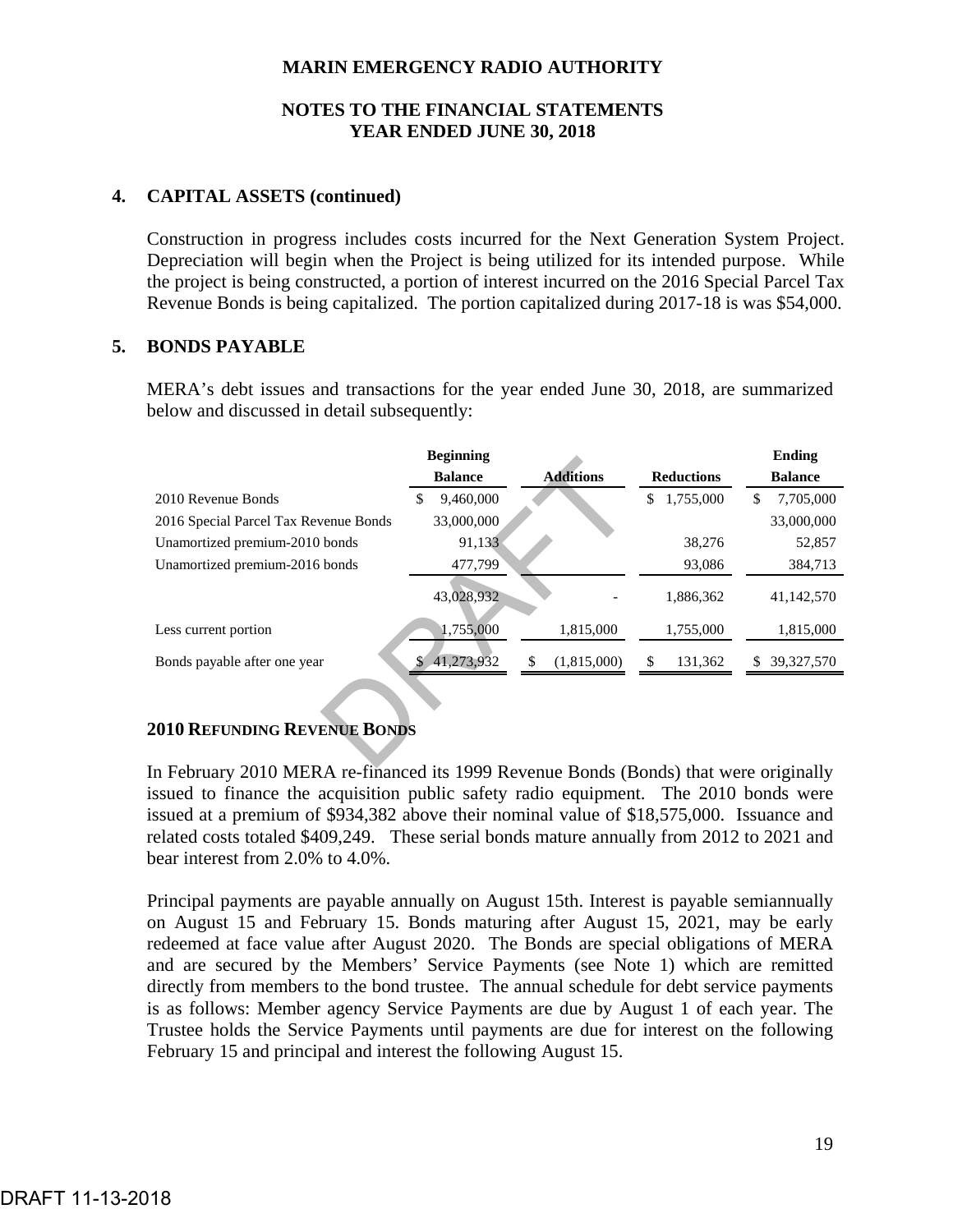#### **NOTES TO THE FINANCIAL STATEMENTS YEAR ENDED JUNE 30, 2018**

#### **5. BONDS PAYABLE (continued)**

#### **2016 SPECIAL PARCEL TAX REVENUE BONDS**

In May 2016 MERA issued 2016 Special Parcel Tax Revenue Bonds for \$33,000,000, to plan, finance and build the Next Generation Radio System. These bonds were issued at a premium of \$581,596 above their nominal value of \$33,000,000. Issuance and related costs totaled \$642,249. These bonds mature annually from 2019 to 2035 and bear interest from 2.0% to 3.0%.

Principal payments are payable annually on August  $1<sup>st</sup>$ , beginning in 2019. Interest is also paid semi-annually in February and August. The Bonds are special obligations of MERA and are secured by a lien on the revenues derived by MERA.

In accordance with the bond indenture agreement, the MERA has purchased a surety bond for \$2,404,600 to satisfy a reserve requirement until all bonds are retired.

| teared by a field on the revenues defived by MERTA.                                                                                          |                  |                 |              |  |  |  |  |
|----------------------------------------------------------------------------------------------------------------------------------------------|------------------|-----------------|--------------|--|--|--|--|
| ance with the bond indenture agreement, the MERA has purchased a sure<br>4,600 to satisfy a reserve requirement until all bonds are retired. |                  |                 |              |  |  |  |  |
| If future obligations for debt service for the 2010 and 2016 bonds are as foll                                                               |                  |                 |              |  |  |  |  |
|                                                                                                                                              | <b>Principal</b> | <b>Interest</b> | <b>Total</b> |  |  |  |  |
| Year ended June 30,                                                                                                                          |                  |                 |              |  |  |  |  |
| 2019                                                                                                                                         | \$1,815,000      | \$1,063,800     | \$2,878,800  |  |  |  |  |
| 2020                                                                                                                                         | 3,515,000        | 989,700         | 4,504,700    |  |  |  |  |
| 2021                                                                                                                                         | 3,620,000        | 880,200         | 4,500,200    |  |  |  |  |
| 2022                                                                                                                                         | 3,735,000        | 767,000         | 4,502,000    |  |  |  |  |
| 2023                                                                                                                                         | 1,725,000        | 692,300         | 2,417,300    |  |  |  |  |
| 2024-2028                                                                                                                                    | 9,175,000        | 2,929,400       | 12,104,400   |  |  |  |  |
| 2029-2033                                                                                                                                    | 10,230,000       | 1,911,700       | 12,141,700   |  |  |  |  |
| 2034-2036                                                                                                                                    | 6,890,000        | 417,450         | 7,307,450    |  |  |  |  |
|                                                                                                                                              | \$40,705,000     | 9,651,550       | \$50,356,550 |  |  |  |  |
|                                                                                                                                              |                  |                 |              |  |  |  |  |

Minimum future obligations for debt service for the 2010 and 2016 bonds are as follows:

The premium of the 2010 and 2016 bonds will be amortized over the terms of the 2010 and 2016 bonds. The unamortized premium and discounts of the 2010 bonds will be amortized over the remaining term of the original 1999 bond issue.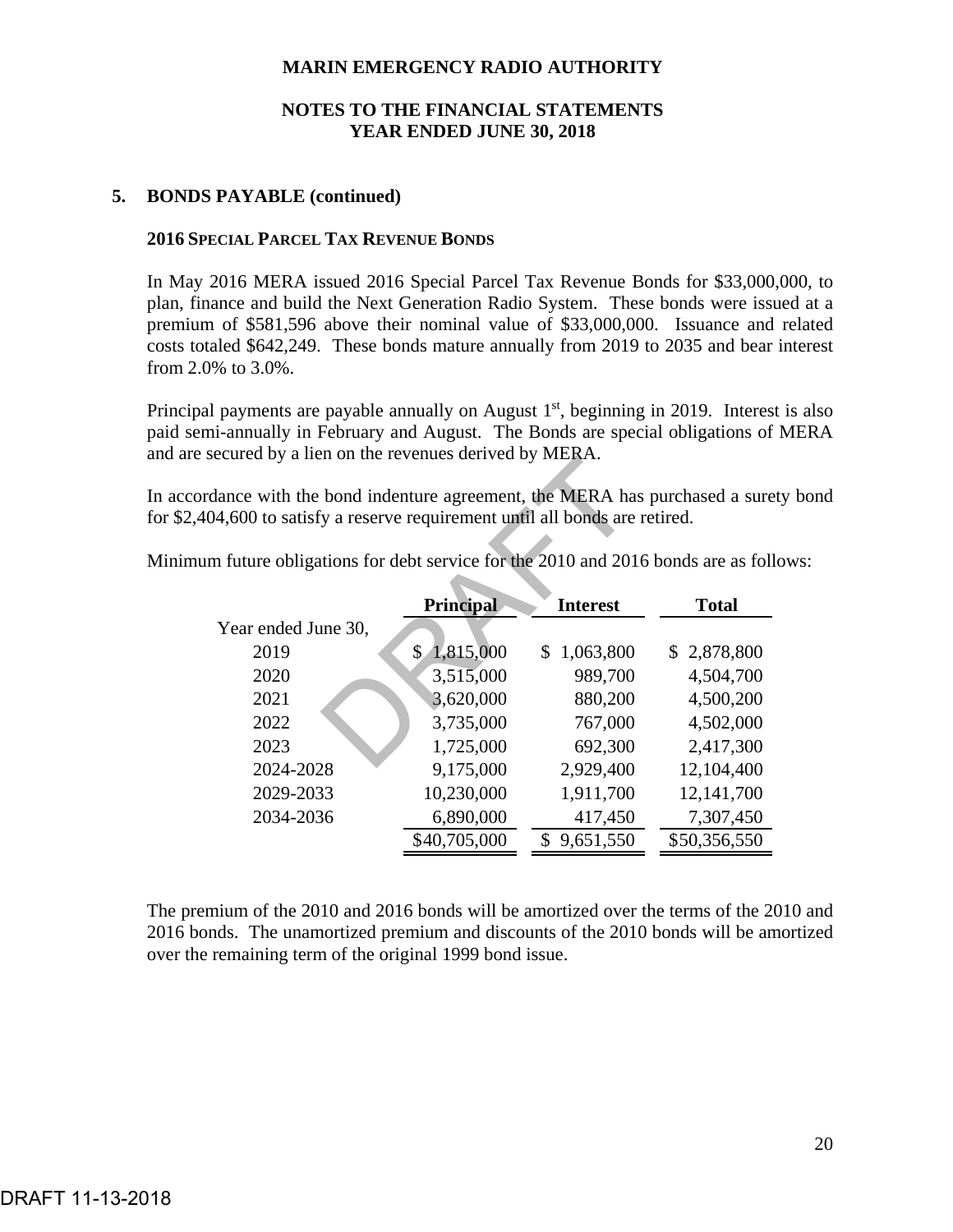#### **NOTES TO THE FINANCIAL STATEMENTS YEAR ENDED JUNE 30, 2018**

#### **6. NOTE PAYABLE**

On February 1, 2007, the Authority borrowed \$2,250,000 from Citizens Business Bank. The note is being amortized over 14 ½ years at an interest rate of 4.43% per year. Interest is due each February and August and principal is due in February of each year. The loan agreement provides that early payment of the note, in part or in whole, may be made at par commencing August 15, 2011. Debt service payments will be funded by member operating payments.

Changes during the year were as follows:

| Balance as of June 30, 2017                                        |                  | \$              |        | 917,094    |
|--------------------------------------------------------------------|------------------|-----------------|--------|------------|
| Principal paid                                                     |                  |                 |        | (167, 872) |
| Balance as of June 30, 2018                                        |                  |                 |        | 749,222    |
| Less current portion                                               |                  |                 |        | 175,309    |
| Note payable due after one year                                    |                  |                 |        | 573,913    |
| ture obligations for debt service for notes payable are as follows |                  |                 |        |            |
|                                                                    | <b>Principal</b> | <b>Interest</b> |        |            |
| June 30,                                                           |                  |                 |        |            |
|                                                                    | \$<br>175,309    | \$              | 33,190 | \$         |
|                                                                    | 183,075          |                 | 25,424 |            |
|                                                                    | 101 195          |                 | 17.31A |            |

Minimum future obligations for debt service for notes payable are as follows:

|                     |  | <b>Principal</b> | <b>Interest</b> | <b>Total</b>  |
|---------------------|--|------------------|-----------------|---------------|
| Year ended June 30, |  |                  |                 |               |
| 2019                |  | 175,309          | \$<br>33,190    | \$<br>208,499 |
| 2020                |  | 183,075          | 25,424          | 208,499       |
| 2021                |  | 191,185          | 17,314          | 208,499       |
| 2022                |  | 199,653          | 8,844           | 208,497       |
|                     |  |                  |                 |               |
|                     |  | 749,222          | \$<br>84,772    | 833,994       |
|                     |  |                  |                 |               |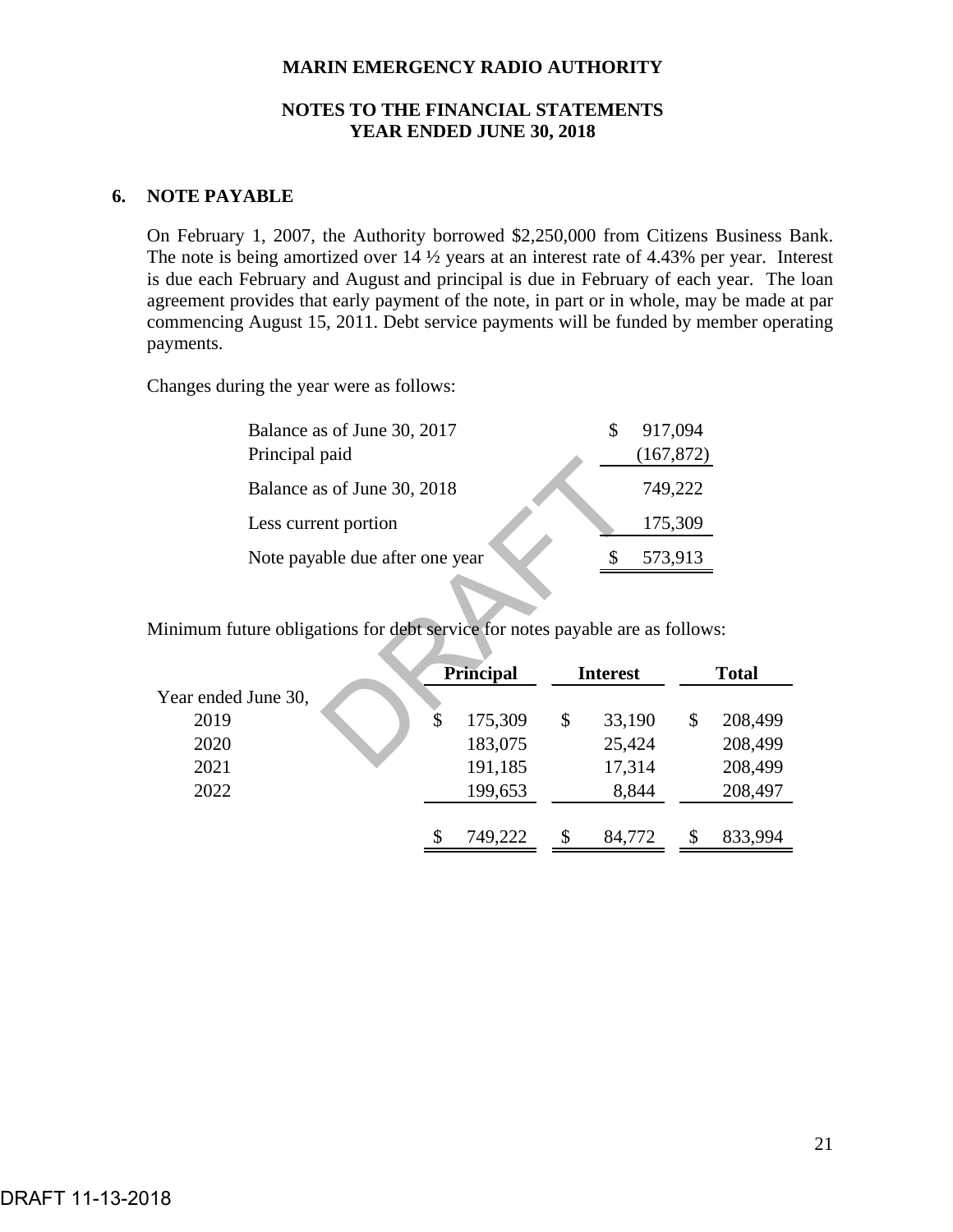#### **NOTES TO THE FINANCIAL STATEMENTS YEAR ENDED JUNE 30, 2018**

#### **7. NET POSITION RESTRICTIONS**

Net position is the excess of assets and deferred outflows of resources over liabilities and deferred inflows of resources. Some of MERA's net assets are subject to restrictions imposed by contract or statute.

As discussed in Note 3, Measure A provides parcel tax revenue to be used for the Next Generation System Project. Net assets restricted for Measure A are indicated below.

Certain funds, originally obtained when the 2010 Bonds were issued, formerly were reserved to service those bonds. MERA substituted a surety bond in place of the reserve deposits, freeing up the money to be used only for capital expenditures or debt service.

The restricted portion of MERA's Net Assets was as follows as of June 30, 2018:

| Measure A                      | 7,160,094 |
|--------------------------------|-----------|
| Debt service or capital outlay | 1,988,384 |
|                                | 9,148,478 |
|                                |           |

# **8. RISK MANAGEMENT**

MERA is exposed to various risks of loss related to torts; theft of, damage to, and destruction of assets; and errors and omissions. During the year, MERA purchased liability and property insurance as part of a group of municipalities. Coverage for general liability, errors and omissions and non-owned automobile was \$4,000,000. Property coverage was purchased with a limit of \$350,000,000. of MERA's Net Assets was as follows as of J<br>
e A<br>  $\frac{1}{3}$ <br>  $\frac{1}{3}$ <br>  $\frac{1}{3}$ <br>
T<br>
T<br>
T<br>
T<br>
various risks of loss related to torts; the<br>
nd errors and omissions. During the year, M<br>
as part of a group of municipalities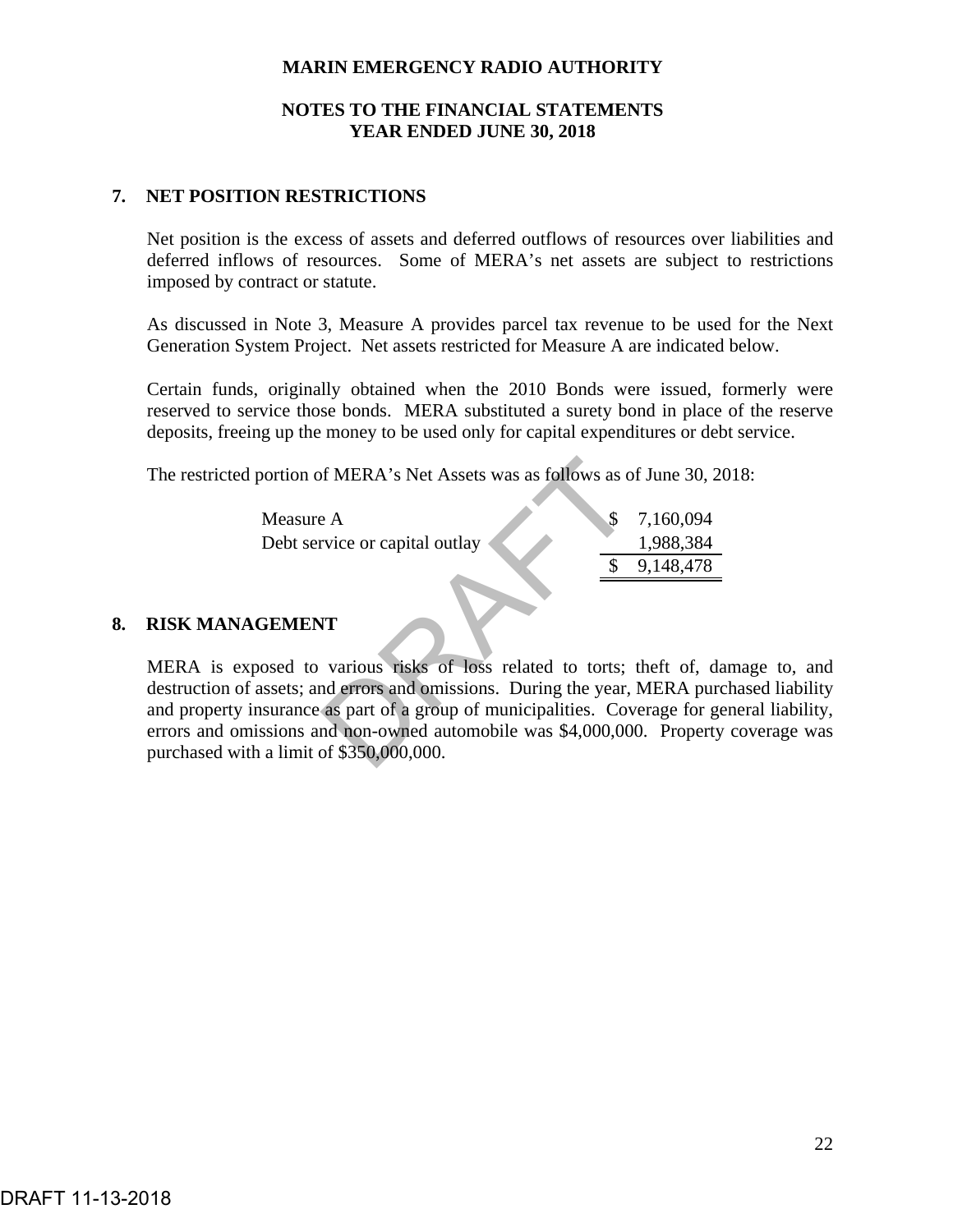#### **NOTES TO THE FINANCIAL STATEMENTS YEAR ENDED JUNE 30, 2018**

# **9. COMMITMENTS AND CONTINGENCIES**

At June 30, 2018, MERA has lease commitments for various site communication facilities. The leases have terms ranging from five to twenty years and provide for various rental payment requirements including some at little or no cost. Certain of the leases contain options to extend for additional five year periods. Certain lessors that are Members of MERA have waived any lease fees under their agreements. Rental expense was \$477,000 for 2018.

Future minimum lease payments under the leases are as follows:

| Year ended June 30,                                        |               |
|------------------------------------------------------------|---------------|
| 2019                                                       | \$<br>275,355 |
| 2020                                                       | 282,873       |
| 2021                                                       | 284,635       |
| 2022                                                       | 297,949       |
| 2023                                                       | 311,913       |
| 2024-2028                                                  | 1,163,979     |
| 2029-2033                                                  | 910,401       |
| 2034-2038                                                  | 971,118       |
| 2039-2040                                                  | 203,822       |
|                                                            | 4,702,045     |
|                                                            |               |
| o the lease commitments above, MERA has the following comm |               |
| 8.                                                         |               |

In addition to the lease commitments above, MERA has the following commitments as of June 30, 2018:

| Contractor                                       | Purpose                                     |    | Amount     |
|--------------------------------------------------|---------------------------------------------|----|------------|
| County of Marin                                  | Maintenance Agreement                       | \$ | 481,266    |
| County of Marin                                  | <b>Technical Services</b>                   |    | 245,673    |
| County of Marin                                  | <b>Communications Engineer</b>              |    | 220,106    |
| County of Marin                                  | Next Generation radio system implementation |    | 1,704,645  |
| Regional Government Servic Professional services |                                             |    | 263,504    |
| Federal Engineering                              | Next Generation radio system implementation |    | 461,650    |
| <b>Motorola Solutions</b>                        | Next Generation equipment contract          |    | 35,211,042 |
| Various                                          | <b>Professional Services</b>                |    | 116,600    |
|                                                  |                                             | SБ | 38,704,486 |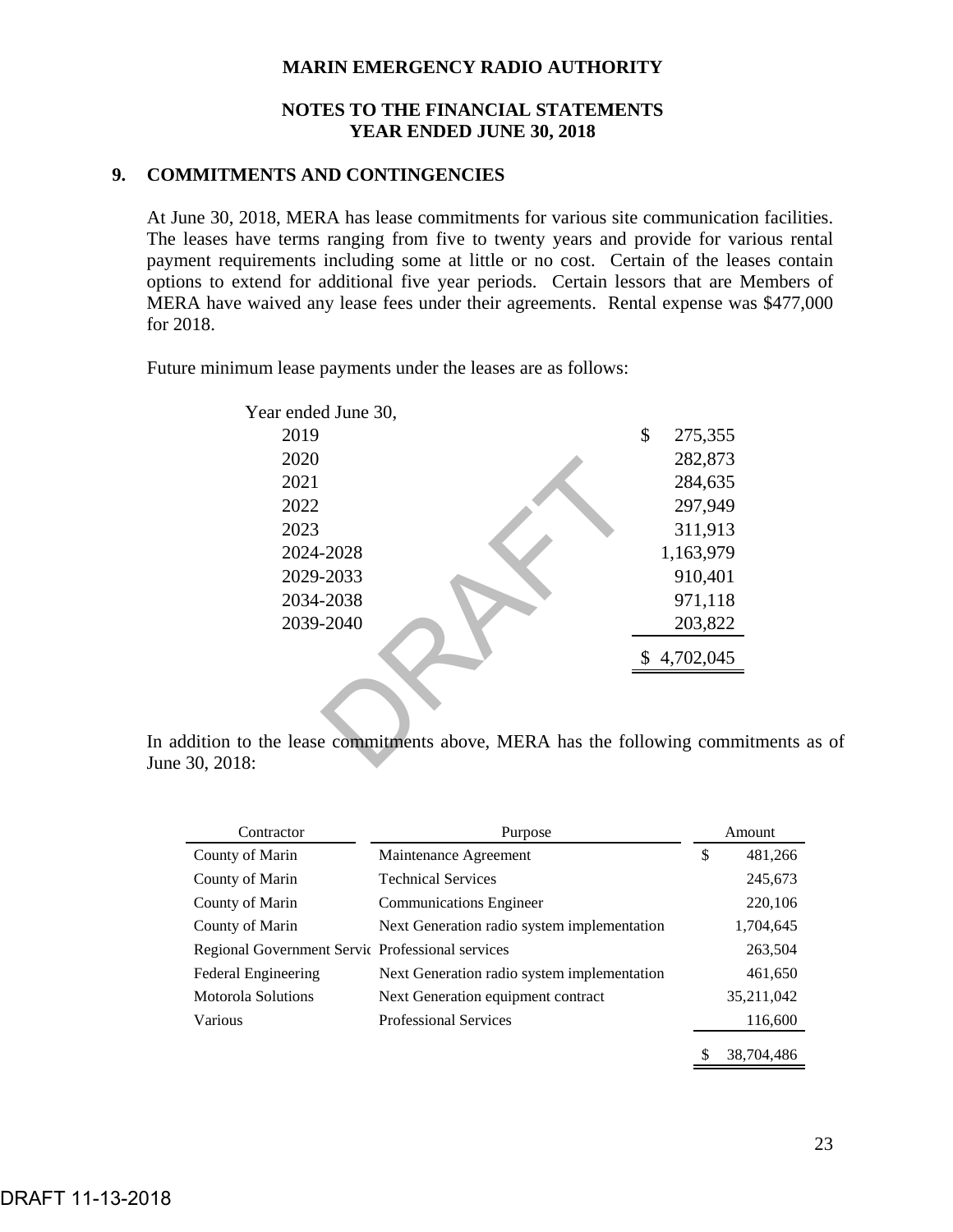#### **NOTES TO THE FINANCIAL STATEMENTS YEAR ENDED JUNE 30, 2018**

## **11. RELATED PARTY TRANSACTIONS**

The County of Marin, which is a member of MERA, was paid \$1,893,000 for maintenance and technical services and reimbursement of payments to unrelated parties during 2017-18. Novato Fire Protection District, which is also a member of MERA, was paid \$61,000 for accounting and administrative services and office space rent.

#### **12. CHANGE IN ACCOUNTING ESTIMATE**

Based on an analysis of capital assets currently in place, management has determined that the useful lives of the majority of MERA's assets extend to the year 2022. Accordingly, depreciation expense on most assets has been adjusted to match this timeline.

PRAFT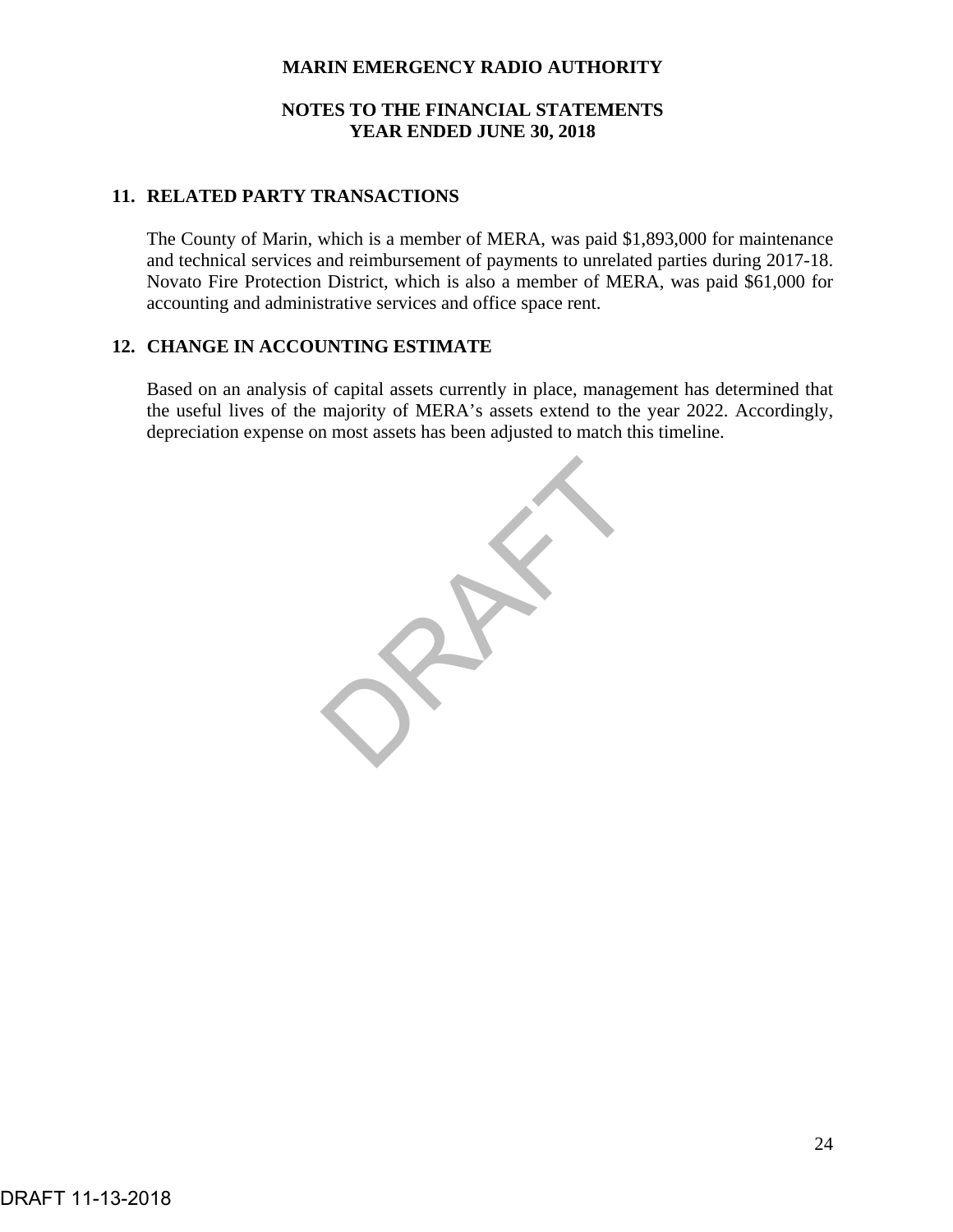# **SUPPLEMENTAL INFORMATION**

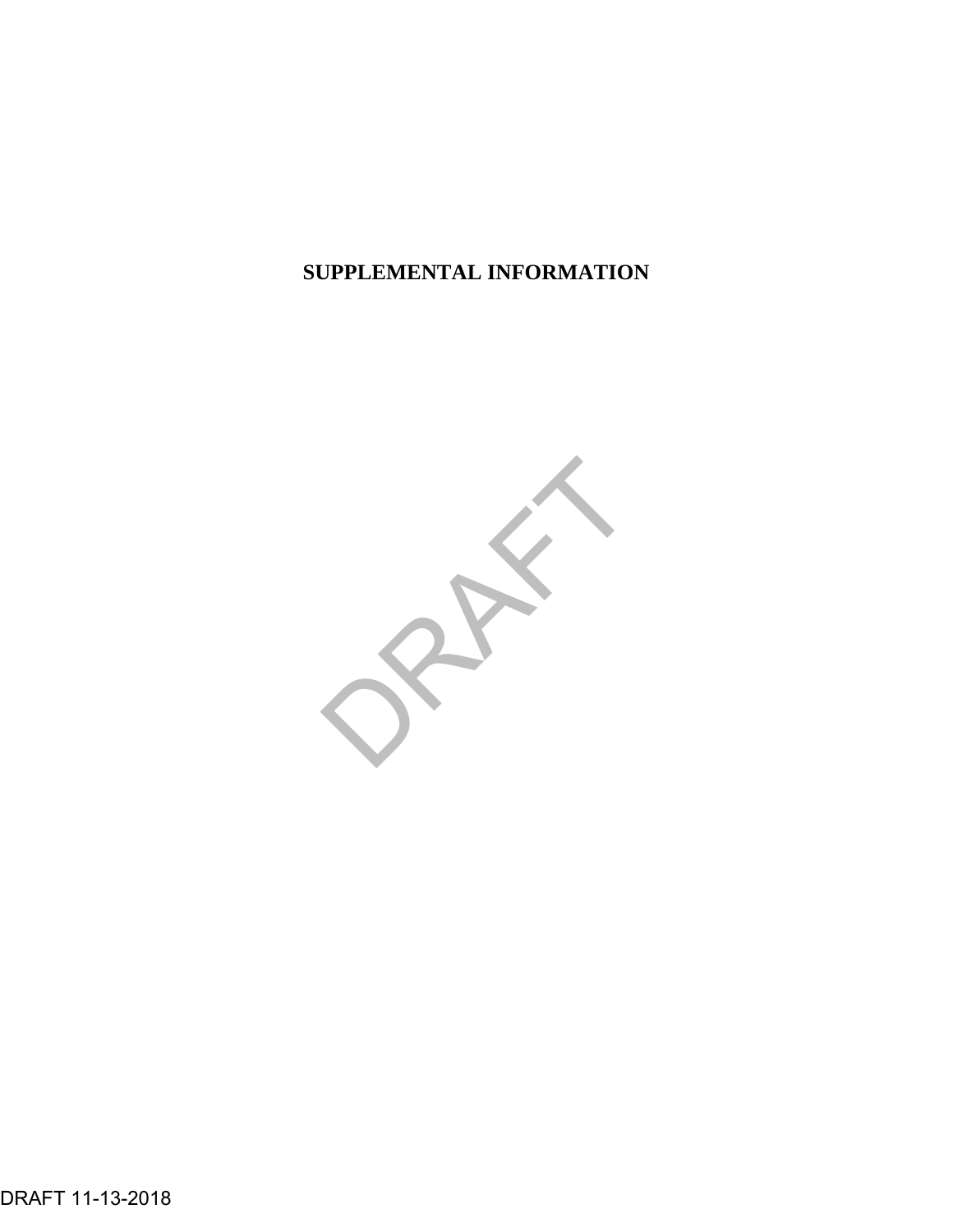# **BUDGETARY COMPARISON SCHEDULE OPERATING FUND (70030) YEAR ENDED JUNE 30, 2018**

|                                    |                           |               |               | <b>Variance</b> |
|------------------------------------|---------------------------|---------------|---------------|-----------------|
|                                    | Original                  | <b>Final</b>  |               | <b>Positive</b> |
|                                    | <b>Budget</b>             | <b>Budget</b> | <b>Actual</b> | (Negative)      |
| <b>REVENUES</b>                    |                           |               |               |                 |
| Member contributions               | \$1,923,710               | \$1,923,710   | \$1,923,710   | \$              |
| Interest                           |                           |               | 12,868        | 12,868          |
| Total revenues                     | 1,923,710                 | 1,923,710     | 1,936,578     | 12,868          |
| <b>EXPENDITURES</b>                |                           |               |               |                 |
| Current:                           |                           |               |               |                 |
| <b>Contract services</b>           | 200,380                   | 200,380       | 178,127       | 22,253          |
| County system maintenance          | 565,427                   | 565,427       | 468,205       | 97,222          |
| County technical services          | 257,923                   | 257,923       | 212,061       | 45,862          |
| County communications engineer     | 214,319                   | 214,319       | 214,319       |                 |
| Site rentals and leases            | 437,061                   | 437,061       | 433,765       | 3,296           |
| Site utilities                     | 107,100                   | 107,100       | 89,755        | 17,345          |
| Site maintenance                   | 10,000                    | 10,000        | 3,098         | 6,902           |
| Insurance                          | 40,000                    | 40,000        | 36,265        | 3,735           |
| Auditing services                  | 25,000                    | 25,000        | 18,445        | 6,555           |
| Legal services                     | 25,000                    | 25,000        | 14,621        | 10,379          |
| Miscellaneous expenses             | 1,500                     | 1,500         | 209           | 1,291           |
| General contingencies              | 40,000                    | 40,000        |               | 40,000          |
| Total expenditures                 | 1,923,710                 | 1,923,710     | 1,668,870     | 254,840         |
| Excess of revenues                 |                           |               |               |                 |
| over (under) expenditures          |                           |               | 267,708       | 267,708         |
| <b>OTHER FINANCING</b>             |                           |               |               |                 |
| <b>SOURCES (USES)</b>              |                           |               |               |                 |
| Site rentals and leases-prior year |                           |               | (43, 442)     | 43,442          |
| Transfers to other funds           |                           | (200,000)     | (200,000)     |                 |
| Total other financing              |                           |               |               |                 |
| sources (uses)                     |                           | (200,000)     | (243, 442)    | 43,442          |
| Net change in fund balance         | $\boldsymbol{\mathsf{S}}$ | (200,000)     | \$<br>24,266  | 311,150<br>\$   |
| Fund balance at beginning of year  |                           |               | 219,266       |                 |
| Fund balance at end of year        |                           |               | 243,532       |                 |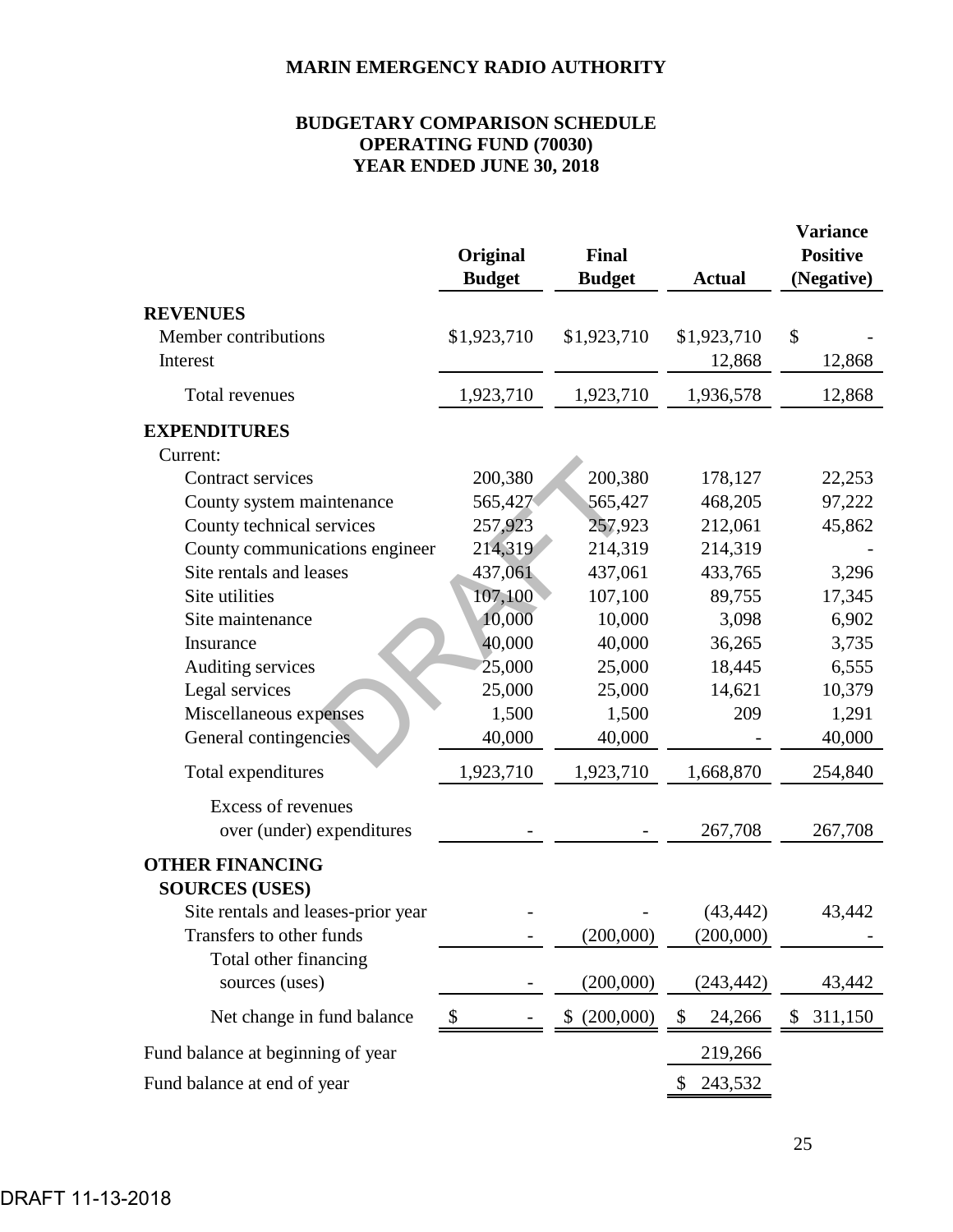# **BUDGETARY COMPARISON SCHEDULE NEW PROJECT FINANCING – 2007 BANK NOTE FUND (70032) YEAR ENDED JUNE 30, 2018**

|                                   | Original                | Final         |                          | <b>Variance</b><br><b>Positive</b> |  |
|-----------------------------------|-------------------------|---------------|--------------------------|------------------------------------|--|
|                                   | <b>Budget</b>           | <b>Budget</b> | <b>Actual</b>            | (Negative)                         |  |
| <b>REVENUES</b>                   |                         |               |                          |                                    |  |
| Member contributions              | 225,000<br>$\mathbb{S}$ | 225,000<br>\$ | \$<br>225,000            | \$                                 |  |
| Interest                          |                         | 2,000         | 2,755                    | 755                                |  |
| Total revenues                    | 225,000                 | 227,000       | 227,755                  | 755                                |  |
| <b>EXPENDITURES</b>               |                         |               |                          |                                    |  |
| Financial advisors                |                         |               |                          |                                    |  |
| Legal                             |                         |               |                          |                                    |  |
| Debt service                      | 225,000                 | 208,500       | 208,499                  | 1                                  |  |
| Total expenditures                | 225,000                 | 208,500       | 208,499                  | 1                                  |  |
| <b>Excess of revenues</b>         |                         |               |                          |                                    |  |
| over (under) expenditures         | $\mathcal{S}$           | \$<br>18,500  | 19,256                   | $\boldsymbol{\mathsf{S}}$<br>756   |  |
| Fund balance at beginning of year |                         |               | 182,107                  |                                    |  |
| Fund balance at end of year       |                         |               | 201,363<br>$\mathcal{S}$ |                                    |  |
|                                   |                         |               |                          |                                    |  |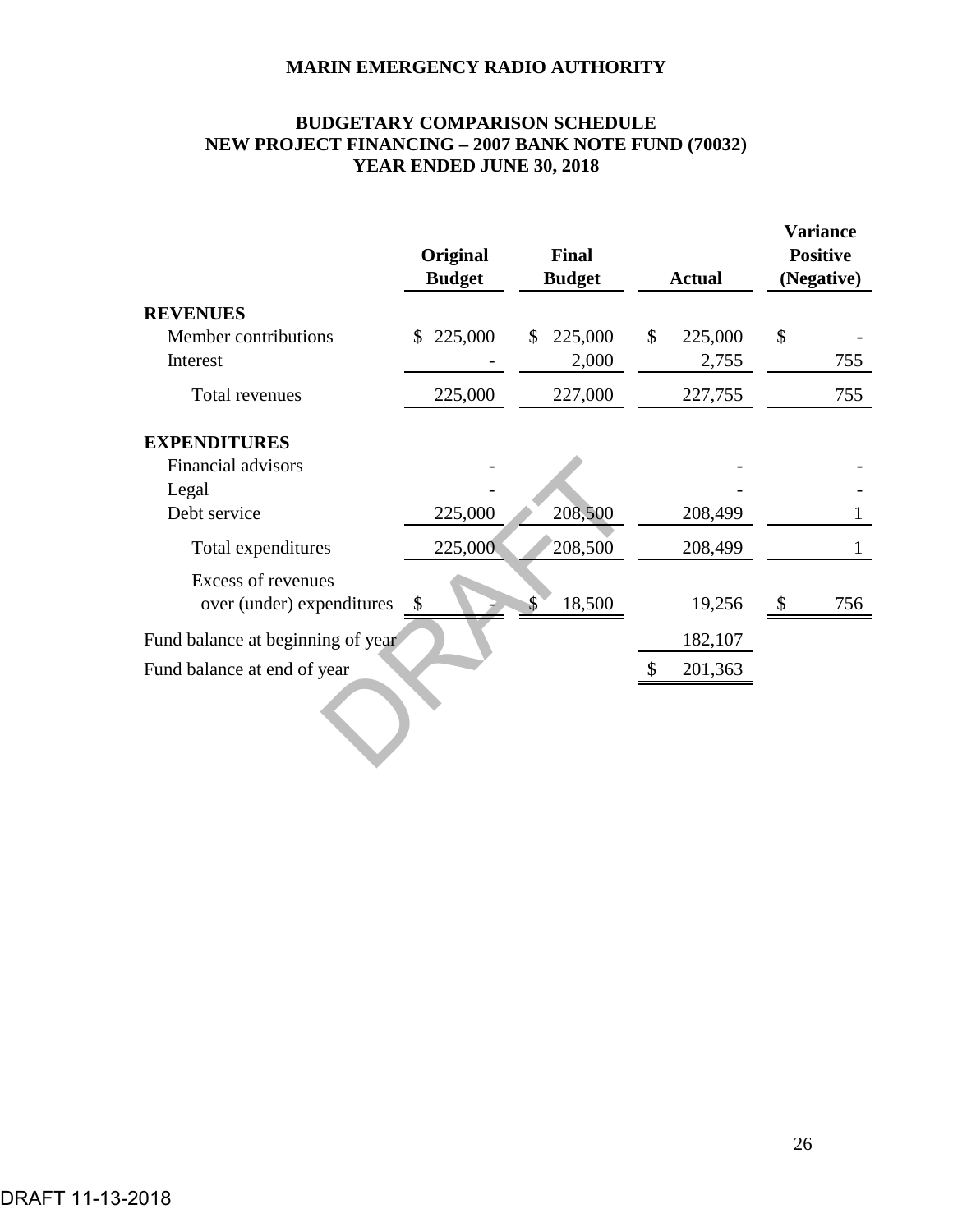# **BUDGETARY COMPARISON SCHEDULE 2010 REFUNDING REVENUE BONDS FUND (70035) YEAR ENDED JUNE 30, 2018**

|                                                        | Original<br>and Final<br><b>Budget</b> | <b>Actual</b>   | <b>Variance</b><br><b>Positive</b><br>(Negative) |
|--------------------------------------------------------|----------------------------------------|-----------------|--------------------------------------------------|
| <b>REVENUES</b>                                        |                                        |                 |                                                  |
| Member contributions                                   | 2,123,200<br>S.                        | 2,123,200<br>\$ | \$                                               |
| Interest income                                        |                                        | 31,590          | 31,590                                           |
| Total revenues                                         | 2,123,200                              | 2,154,790       | 31,590                                           |
| <b>EXPENDITURES</b>                                    |                                        |                 |                                                  |
| Debt service                                           | 2,123,200                              | 2,093,913       | 29,287                                           |
| <b>Excess of revenues</b><br>over (under) expenditures |                                        | 60,877          | 60,877                                           |
| <b>OTHER FINANCING</b><br><b>SOURCES (USES)</b>        |                                        |                 |                                                  |
| Transfer to other funds                                | (2,088,340)                            | (2,088,340)     |                                                  |
| Net change in fund balance                             | \$(2,088,340)                          | (2,027,463)     | $\boldsymbol{\mathsf{S}}$<br>60,877              |
| Fund balance at beginning of year                      |                                        | 4,021,422       |                                                  |
| Fund balance at end of year                            |                                        | 1,993,959       |                                                  |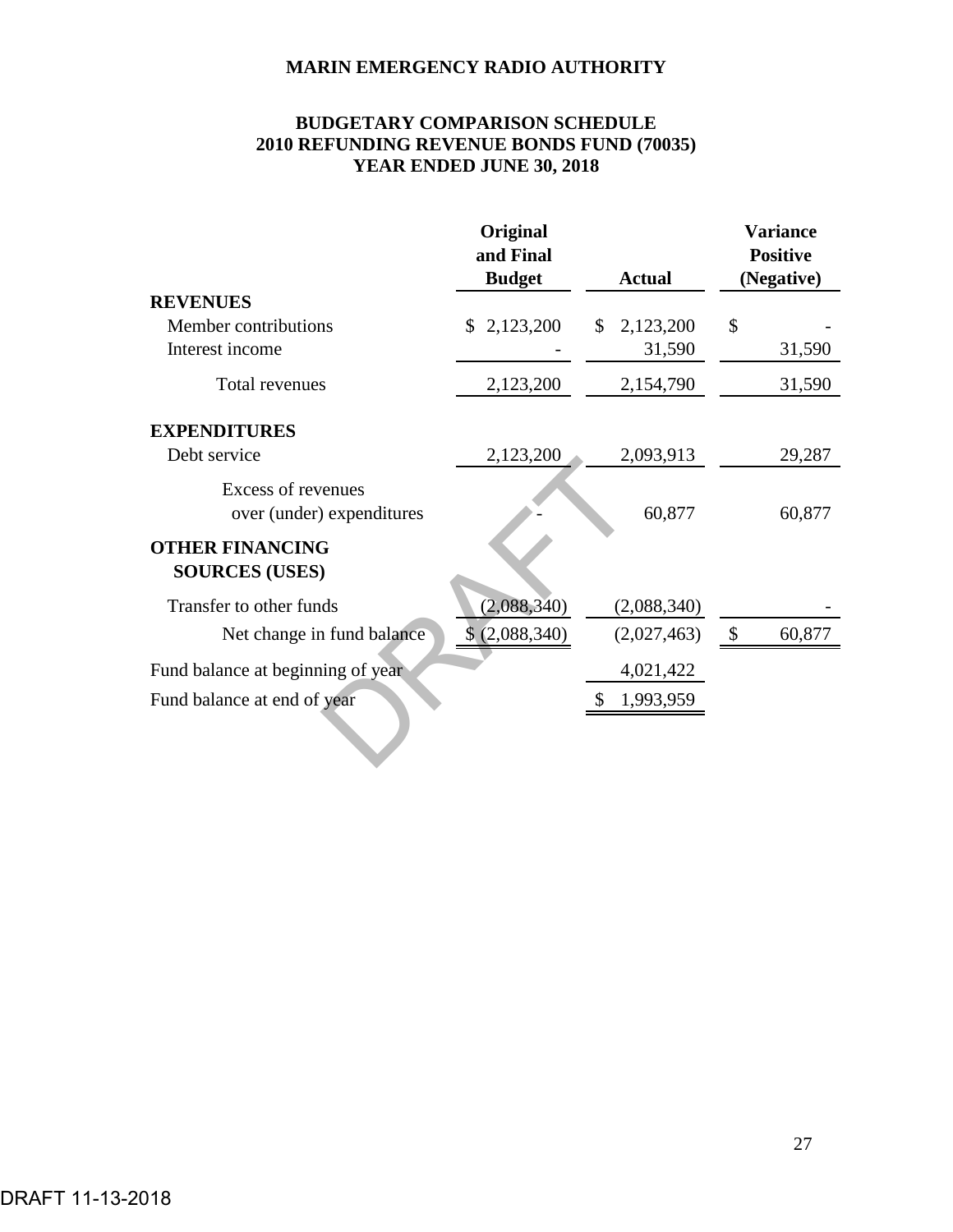# **BUDGETARY COMPARISON SCHEDULE REPLACEMENT FUND (70036) YEAR ENDED JUNE 30, 2018**

|                                                                              | Original      | <b>Final</b>    |               |               |                           | <b>Variance</b><br><b>Positive</b> |
|------------------------------------------------------------------------------|---------------|-----------------|---------------|---------------|---------------------------|------------------------------------|
|                                                                              | <b>Budget</b> | <b>Budget</b>   |               | <b>Actual</b> | (Negative)                |                                    |
| <b>REVENUES</b>                                                              |               |                 |               |               |                           |                                    |
| Interest                                                                     |               | \$<br>20,000    | $\mathcal{S}$ | 29,367        | $\mathcal{S}$             | 9,367                              |
| 2010 refunded bonds surety replenish *                                       |               | 28,000          |               |               |                           | (28,000)                           |
|                                                                              |               | 48,000          |               | 29,367        |                           | (18, 633)                          |
| <b>EXPENDITURES</b>                                                          |               |                 |               |               |                           |                                    |
| Financial and administrative                                                 | \$<br>10,000  | 2,500           |               | 2,200         |                           | 300                                |
| Site maintenance                                                             |               |                 |               | 2,697         |                           | (2,697)                            |
| Equipment replacement                                                        | 30,000        | 20,000          |               | 20,362        |                           | (362)                              |
| Next Gen System non-safety radios                                            | 2,000,000     |                 |               |               |                           |                                    |
| Total expenditures                                                           | \$2,040,000   | 22,500          |               | 25,259        |                           | (2,759)                            |
| Excess of revenues                                                           |               |                 |               |               |                           |                                    |
| over (under) expenditures                                                    |               | 25,500          |               | 4,108         |                           | (21, 392)                          |
| <b>OTHER FINANCING</b>                                                       |               |                 |               |               |                           |                                    |
| <b>SOURCES (USES)</b>                                                        |               |                 |               |               |                           |                                    |
| Transfer from other funds                                                    |               | 2,288,340       |               | 2,288,340     |                           |                                    |
| Net change in fund balance                                                   |               | \$<br>2,313,840 |               | 2,292,448     | $\boldsymbol{\mathsf{S}}$ | (21, 392)                          |
| Fund balance at beginning of year, as restated                               |               |                 |               | 1,287,154     |                           |                                    |
| Fund balance at end of year.                                                 |               |                 |               | \$3,579,602   |                           |                                    |
| $*$ Intercompany payable from prior year of \$28,328 settled durng $2017-18$ |               |                 |               |               |                           |                                    |

\* Intercompany payable from prior year of \$28,328 settled durng 2017-18.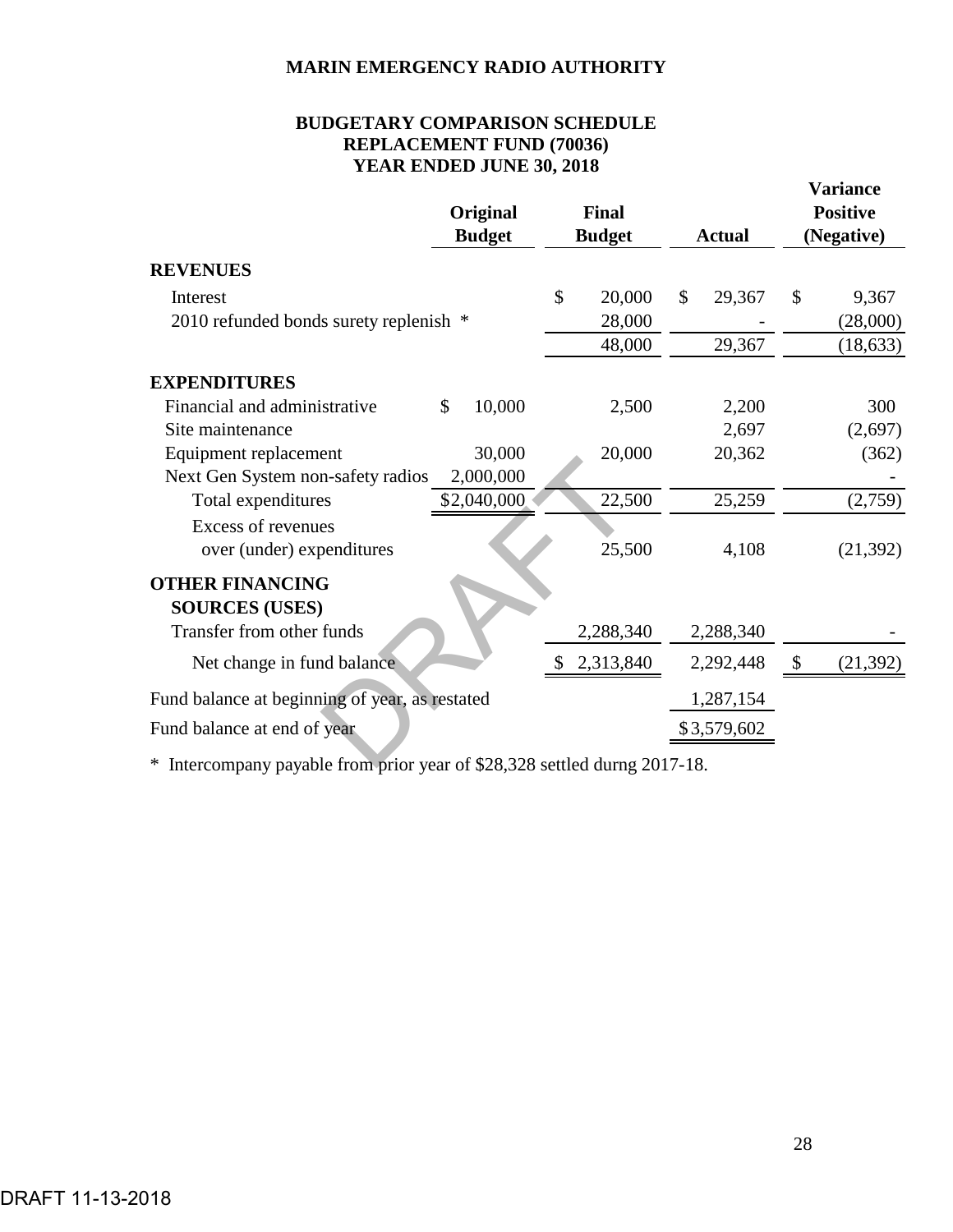# **BUDGETARY COMPARISON SCHEDULE EMERGENCY FUND (70037) YEAR ENDED JUNE 30, 2018**

|                                   | Original and<br><b>Final Budget</b> | <b>Actual</b> | <b>Variance</b><br><b>Positive</b><br>(Negative) |
|-----------------------------------|-------------------------------------|---------------|--------------------------------------------------|
| <b>REVENUES</b><br>Interest       | \$                                  | S<br>4.847    | S<br>4,847                                       |
| Fund balance at beginning of year |                                     | 509,794       |                                                  |
| Fund balance at end of year       |                                     | 514,641       |                                                  |

PRAFT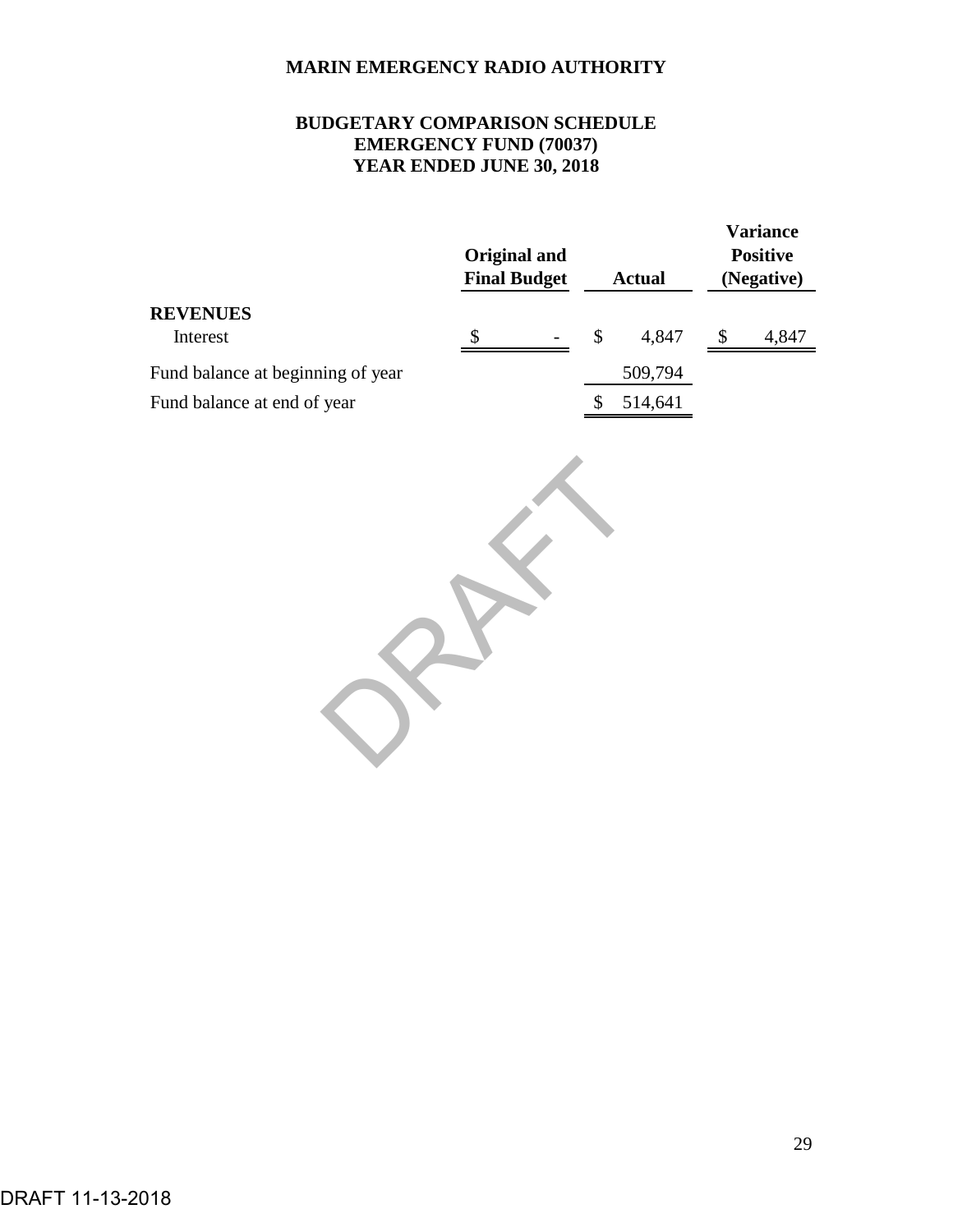# **BUDGETARY COMPARISON SCHEDULE NEXT GENERATION SYSTEM PROJECT FUND (70038) YEAR ENDED JUNE 30, 2018**

|                                   |               |                 |               | <b>Variance</b> |
|-----------------------------------|---------------|-----------------|---------------|-----------------|
|                                   | Original      | <b>Final</b>    |               | <b>Positive</b> |
|                                   | <b>Budget</b> | <b>Budget</b>   | <b>Actual</b> | (Negative)      |
| <b>REVENUES</b>                   |               |                 |               |                 |
| Parcel taxes                      | ∗             | 3,569,000<br>\$ | \$3,565,717   | (3,283)<br>\$   |
| Less: debt service payments       | *             | (791,900)       |               | 791,900         |
|                                   |               | 2,777,100       | 3,565,717     | 788,617         |
| Utility parcel taxes              | ∗             | 15,000          | 13,079        | (1, 921)        |
| Interest                          | *             | 25,000          | 47,198        | 22,198          |
| Total revenues                    | ∗             | 2,817,100       | 3,625,994     | 808,894         |
| <b>EXPENDITURES</b>               |               |                 |               |                 |
| Current:                          |               |                 |               |                 |
| Bond trustee fees                 | \$<br>5,000   | 2,200           | 2,200         |                 |
| Audit fund activity               |               | 4,500           | 4,500         |                 |
| Compliance audit                  | 12,250        | 12,250          | 12,250        |                 |
| Parcel tax administration         | 25,000        | 22,000          | 21,059        | 941             |
| Parcel tax collection             |               | 65,000          | 64,780        | 220             |
| Arbitrage reports                 | 1,250         | 1,250           | 1,250         |                 |
| Legal services                    | 100,000       | 75,000          | 39,890        | 35,110          |
| Contract staff                    | 180,000       | 190,000         | 177,703       | 12,297          |
| Financial administration          | 13,500        | 13,500          | 13,452        | 48              |
| Insruance surety                  | 6,100         | 6,500           | 5,433         | 1,067           |
| Website maintenance               | 2,000         | 1,500           | 925           | 575             |
| Miscellaneous                     |               | 3,000           |               | 3,000           |
| Total expenditures                | 345,100<br>S  | 396,700         | 343,443       | \$<br>53,257    |
| <b>Excess of revenues</b>         |               |                 |               |                 |
| over (under) expenditures         |               | 2,420,400       | 3,282,551     | 862,151<br>\$   |
| <b>OTHER FINANCING</b>            |               |                 |               |                 |
| <b>SOURCES (USES)</b>             |               |                 |               |                 |
| Transfers from other funds        |               |                 | 4,143,286     |                 |
| Transfers to other funds          |               |                 | (3,499,606)   |                 |
| Net transfers                     |               |                 | 643,680       |                 |
| Net change in fund balance        |               |                 | 3,926,231     |                 |
| Fund balance at beginning of year |               |                 | 3,233,861     |                 |
| Fund balance at end of year       |               |                 | \$7,160,092   |                 |

\* Original budget did not include amounts for revenue.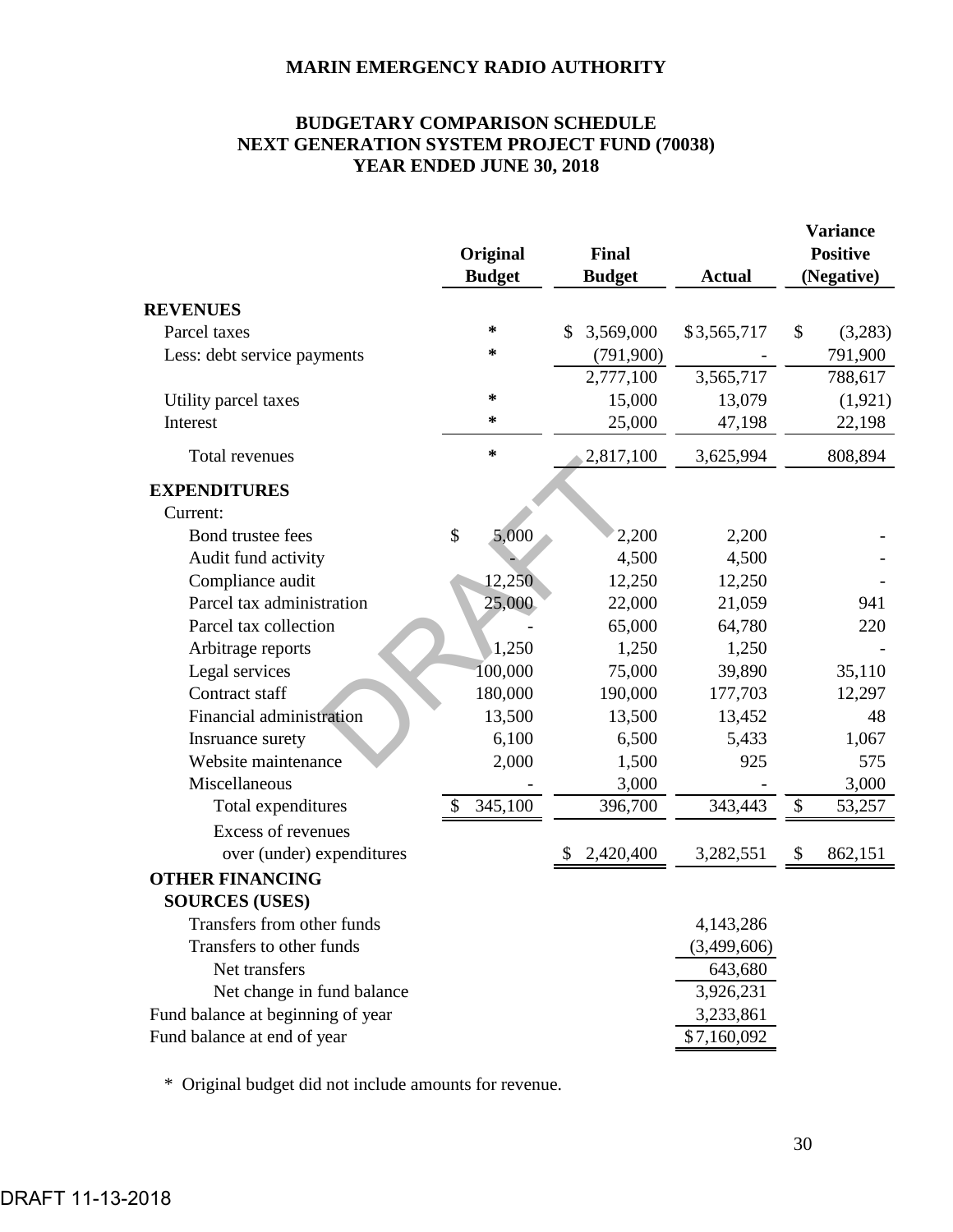# **BUDGETARY COMPARISON SCHEDULE 2016 BONDS (70039) YEAR ENDED JUNE 30, 2018**

|                                                 | Original<br><b>Budget</b> * | <b>Final</b><br><b>Budget</b> |           | <b>Actual</b> |               | <b>Variance</b><br><b>Positive</b><br>(Negative) |            |  |
|-------------------------------------------------|-----------------------------|-------------------------------|-----------|---------------|---------------|--------------------------------------------------|------------|--|
| <b>REVENUES</b>                                 |                             |                               |           |               |               |                                                  |            |  |
| Interest                                        |                             | $\mathcal{S}$                 | 450,000   | \$            | 378,263       | \$                                               | (71, 737)  |  |
| Total revenues                                  |                             |                               | 450,000   |               | 378,263       |                                                  | (71, 737)  |  |
| <b>EXPENDITURES</b>                             |                             |                               |           |               |               |                                                  |            |  |
| Current:                                        |                             |                               |           |               |               |                                                  |            |  |
| Implimentation contract (DPW)                   | 175,000<br>\$               |                               | 210,000   |               | 162,659       |                                                  | 47,341     |  |
| Project management consultant (FE)              | 396,000                     |                               | 396,000   |               | 395,700       |                                                  | 300        |  |
| Conventional contractors                        | 75,000                      |                               |           |               | 15,148        |                                                  | (15, 148)  |  |
| John Roberto Assoc (CEQA)                       |                             |                               | 90,000    |               | 53,625        |                                                  | 36,375     |  |
| WRA Enviro Planning (CEQA)                      |                             |                               | 160,000   |               | 149,095       |                                                  | 10,905     |  |
| Project vendor contract (Motorola)              | 16,350,000                  |                               |           |               |               |                                                  |            |  |
| Motorola (CCO FSA)                              | 2,800,000                   |                               | 200,000   |               | 188,927       |                                                  | 11,073     |  |
| Site acquistion & construction                  | 10,000,000                  |                               |           |               | 7,300         |                                                  | (7,300)    |  |
| Insurance - surety                              |                             |                               | 4,000     |               | 3,764         |                                                  | 236        |  |
| Debt service:                                   |                             |                               |           |               |               |                                                  |            |  |
| <b>Bond</b> interest                            |                             |                               |           |               | 791,900       |                                                  | (791,900)  |  |
| Total expenditures                              | 29,796,000                  |                               | 1,060,000 |               | 1,768,118     |                                                  | (708, 118) |  |
| Excess of revenues<br>over (under) expenditures |                             |                               | (610,000) |               | (1,389,855)   | $\boldsymbol{\mathsf{S}}$                        | (779, 855) |  |
| <b>OTHER FINANCING</b>                          |                             |                               |           |               |               |                                                  |            |  |
| <b>SOURCES (USES)</b>                           |                             |                               |           |               |               |                                                  |            |  |
| Transfer from other funds                       |                             |                               |           |               | 3,499,606     |                                                  |            |  |
| Transfer to other funds                         |                             |                               |           |               | (4, 143, 286) |                                                  |            |  |
| Net transfers                                   |                             |                               |           |               | (643, 680)    |                                                  |            |  |
| Net change in fund balance                      |                             |                               |           |               | (2,033,535)   |                                                  |            |  |
| Fund balance at beginning of year               |                             |                               |           |               | 32,944,613    |                                                  |            |  |
| Fund balance at end of year                     |                             |                               |           |               | \$30,911,078  |                                                  |            |  |

\* Original budget did not include amounts for revenue.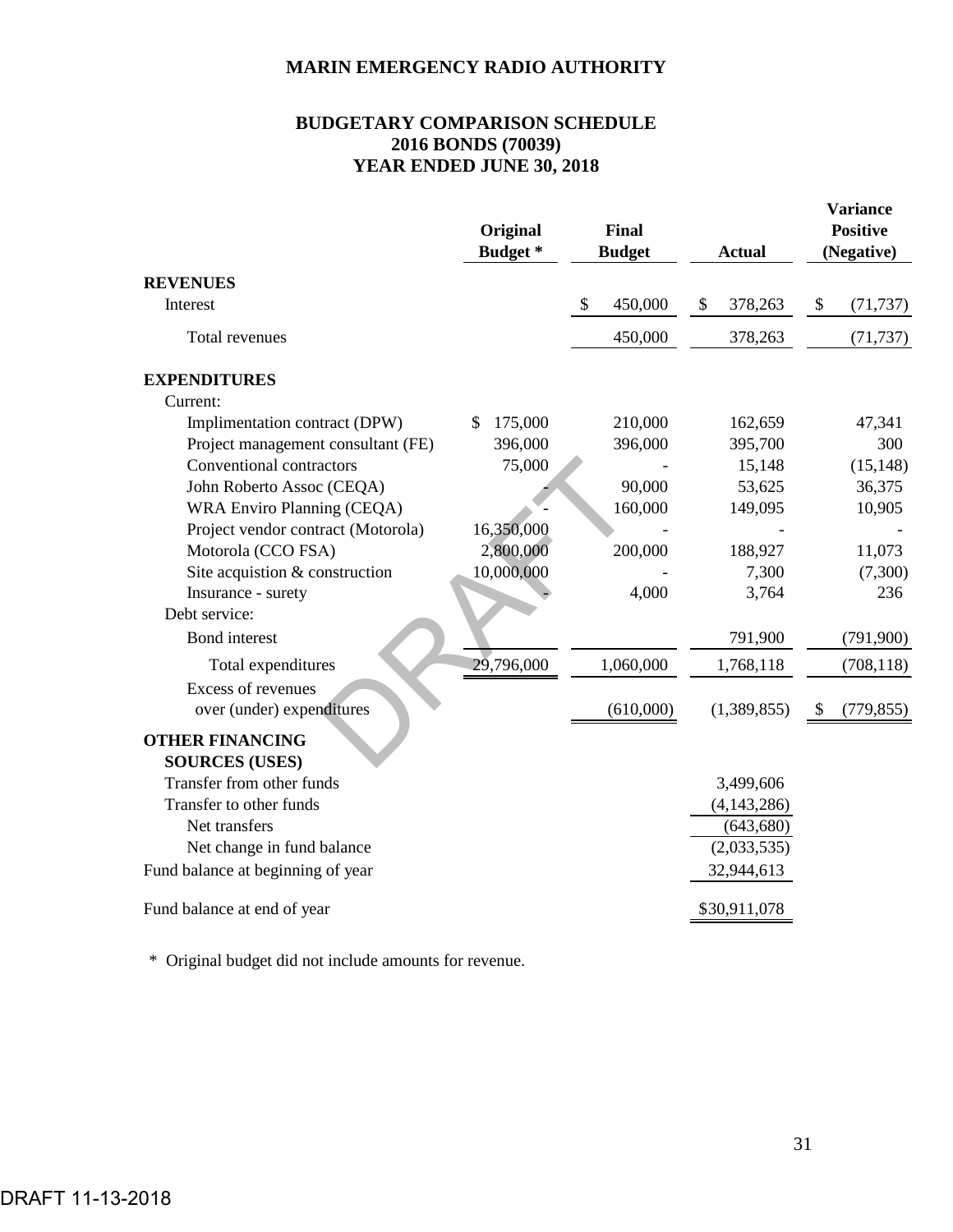#### **NOTES TO SUPPLEMENTAL INFORMATION YEAR ENDED JUNE 30, 2018**

#### **BUDGETS**

The budget included in these financial statements represents the original budget and amendments/additional allocations approved by the Board of Directors. The budgetary basis is the modified accrual basis of accounting. Various reclassifications have been made to the actual amounts to conform to classifications included in the approved budgets.

#### **DESIGNATIONS AND RESERVES**

The New Project Financing – 2007 Bank Note Fund is used to fund additional project costs and pay interest and principal on the loan with Citizens Business Bank.

The 2010 Refunding Revenue Bonds Fund is used to pay interest and principal on the bond related to the acquisition of the public safety radio equipment.

The Replacement Fund is designated for repairing, improving or replacing the MERA communications system or any component thereof.

The Emergency Fund is designated to immediately address any emergency conditions causing or likely to cause system service interruptions before insurance is available, for underinsured or uninsured losses and to self-insure liability and property insurance deductibles. dependency of the loan with Citizens Busines<br>
evenue Bonds Fund is used to pay interest<br>
is ition of the public safety radio equipment.<br>
is designated for repairing, improving or 1<br>
or any component thereof.<br>
See designate

The Next Generation System Project Fund is designated to receive and expend parcel tax proceeds.

The 2016 Bonds Fund is designated to receive Bond proceeds and disburse payments for the costs to acquire the Next Generation System.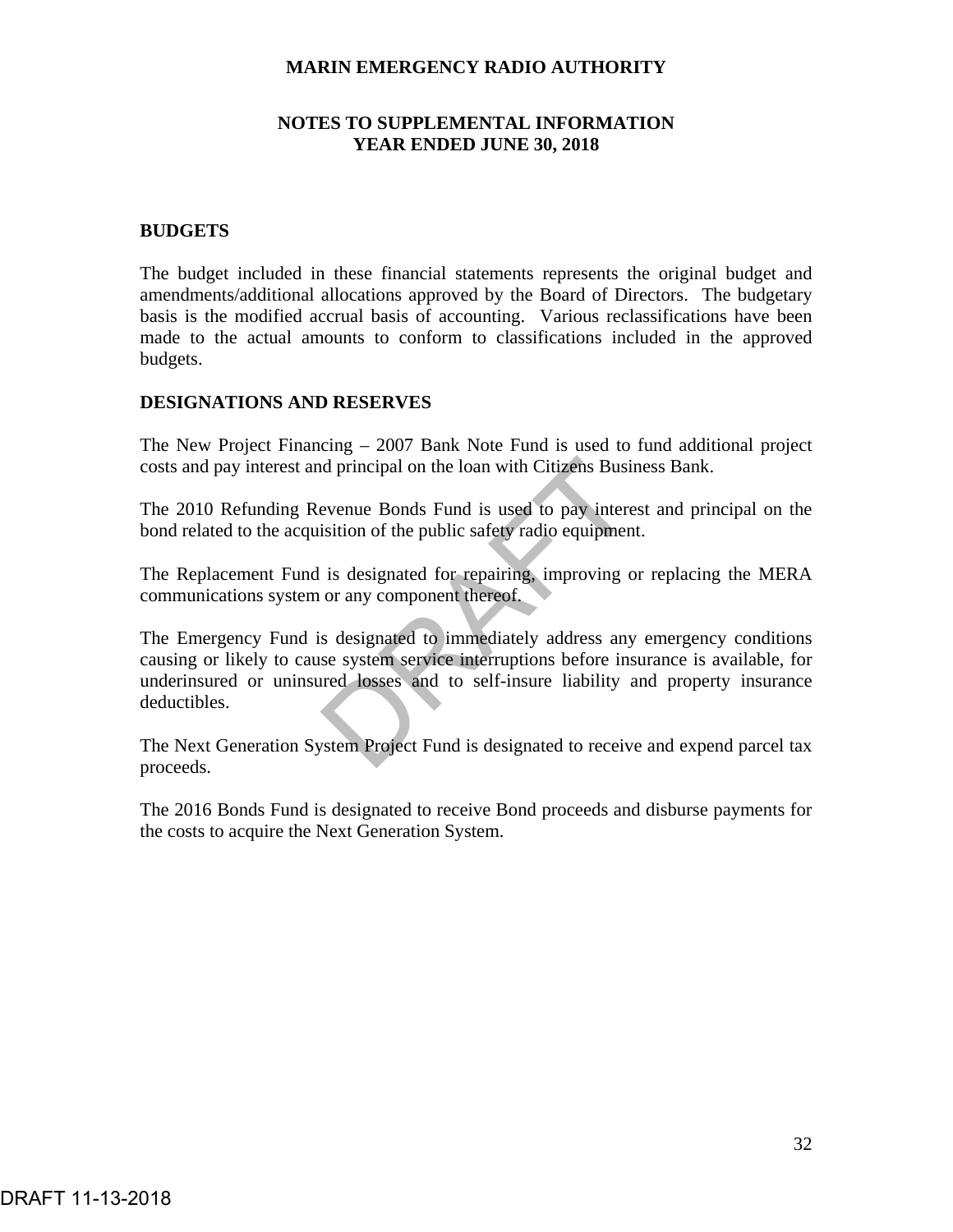#### **MARIN EMERGENY RADIO AUTHORITY SCHEDULE OF FUTURE DEBT SERVICE REQUIREMENTS**

# **SCHEDULE OF MEMBER OPERATING AND SERVICE PAYMENTS YEAR ENDED JUNE 30, 2018**

|                                                |                  | <b>Member</b>   |              |                                  |             |  |
|------------------------------------------------|------------------|-----------------|--------------|----------------------------------|-------------|--|
|                                                | <b>Operating</b> |                 |              | <b>Member "Service" Payments</b> |             |  |
|                                                |                  | <b>Payments</b> | <b>Bonds</b> |                                  | <b>Note</b> |  |
| City of Belvedere                              | \$               | 18,502          | \$<br>16,391 | \$                               | 2,164       |  |
| <b>Bolinas Fire Protection District</b>        |                  | 11,320          | 12,760       |                                  | 1,324       |  |
| <b>Central Marin Police Authority</b>          |                  | 123,137         | 80,278       |                                  | 14,402      |  |
| Town of Corte Madera                           |                  | 27,402          | 33,440       |                                  | 3,205       |  |
| Town of Fairfax                                |                  | 38,513          | 42,676       |                                  | 4,505       |  |
| <b>Inverness Public Utility District</b>       |                  | 9,584           | 11,996       |                                  | 1,121       |  |
| <b>Kentfield Fire Protection District</b>      |                  | 15,614          | 14,417       |                                  | 1,826       |  |
| City of Larkspur                               |                  | 32,720          | 39,768       |                                  | 3,827       |  |
| County of Marin                                |                  | 670,913         | 746,326      |                                  | 78,471      |  |
| Marin County Transit District                  |                  | 19,178          | 25,054       |                                  | 2,243       |  |
| Marin Community College District               |                  | 6,952           | *            |                                  | 813         |  |
| <b>Marinwood Community Services District</b>   |                  | 17,058          | 18,175       |                                  | 1,995       |  |
| City of Mill Valley                            |                  | 87,455          | 90,682       |                                  | 10,229      |  |
| Marin Municipal Water District                 |                  | 8,030           | 20,319       |                                  | 939         |  |
| <b>Novato Fire Protection District</b>         |                  | 102,953         | 103,909      |                                  | 12,041      |  |
| <b>City of Novato</b>                          |                  | 217,265         | 221,492      |                                  | 25,412      |  |
| <b>Town of Ross</b>                            |                  | 10,954          | 17,262       |                                  | 2,130       |  |
| <b>Ross Valley Fire Department</b>             |                  | 41,292          | 34,269       |                                  | 3,981       |  |
| Town of San Anselmo                            |                  | 9,978           | 64,184       |                                  | 1,167       |  |
| City of San Rafael                             |                  | 285,998         | 359,097      |                                  | 33,451      |  |
| City of Sausalito                              |                  | 38,952          | 60,065       |                                  | 4,556       |  |
| <b>Skywalker Ranch</b>                         |                  | 6,989           | $\ast$       |                                  | 817         |  |
| <b>Southern Marin Fire Protection District</b> |                  | 46,428          | 35,181       |                                  | 5,430       |  |
| <b>Stinson Beach Fire Projection District</b>  |                  | 10,205          | 13,058       |                                  | 1,194       |  |
| <b>Tiburon Fire Protection District</b>        |                  | 22,925          | 23,143       |                                  | 2,681       |  |
| Town of Tiburon                                |                  | 43,393          | 39,258       |                                  | 5,076       |  |
|                                                |                  | \$1,923,710     | \$2,123,200  | \$                               | 225,000     |  |

\* Not required to pay service payments or previously paid.